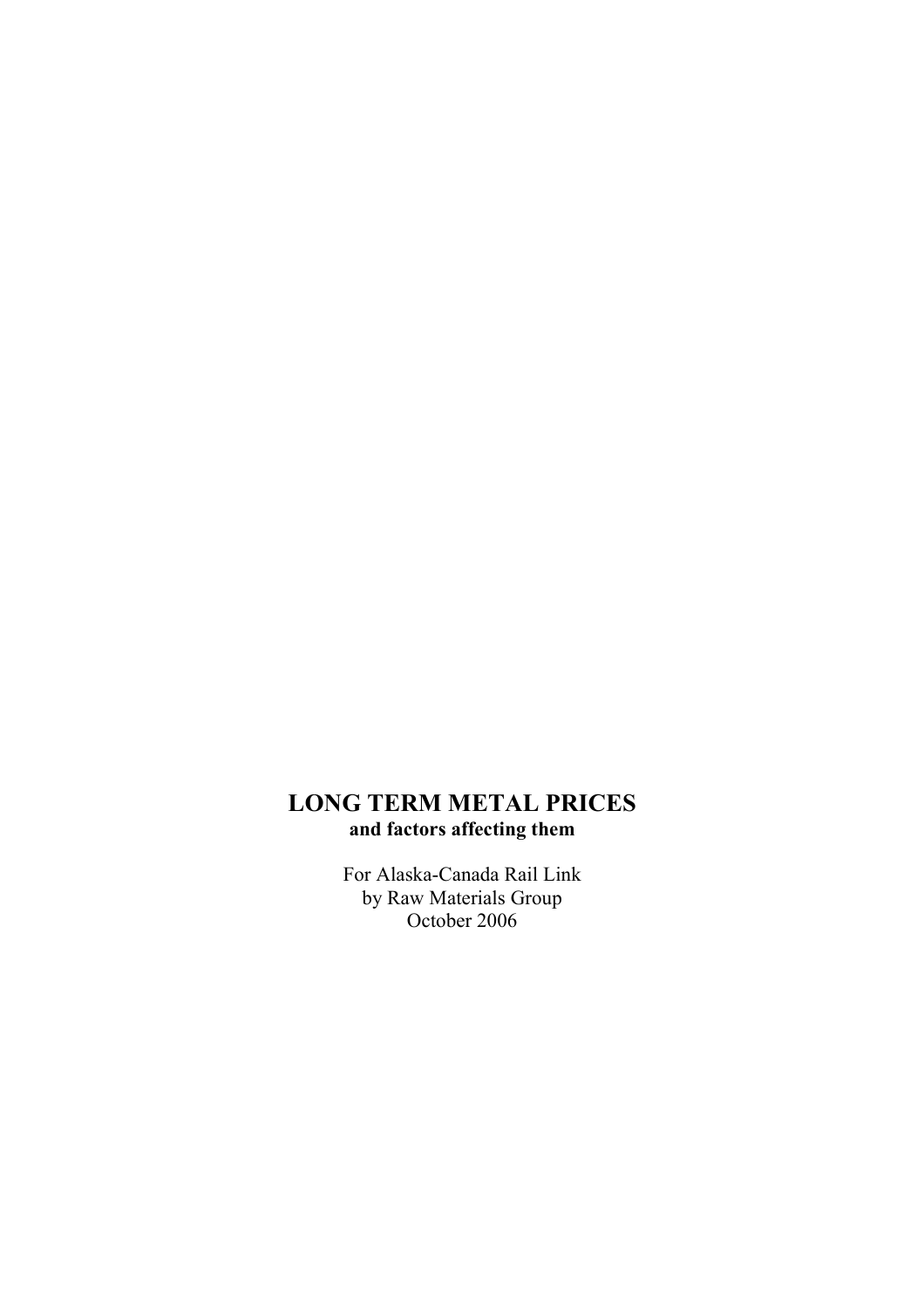## TABLE OF CONTENTS

| <b>INTRODUCTION</b>              | 3  |
|----------------------------------|----|
| <b>OUTLINE</b>                   | 3  |
| <b>GLOBAL SUPPLY AND DEMAND</b>  | 4  |
| Demand                           | 4  |
| Supply                           | 8  |
| Mine investment project pipeline |    |
| <b>FORECAST</b>                  | 14 |
| <b>DISCUSSION</b>                | 18 |
| Demand                           | 18 |
| Supply                           | 20 |
| Competitive forces               | 22 |
| Prices                           | 26 |
| <b>ANNEX</b>                     | 28 |
| <b>CONTACTS</b>                  | 33 |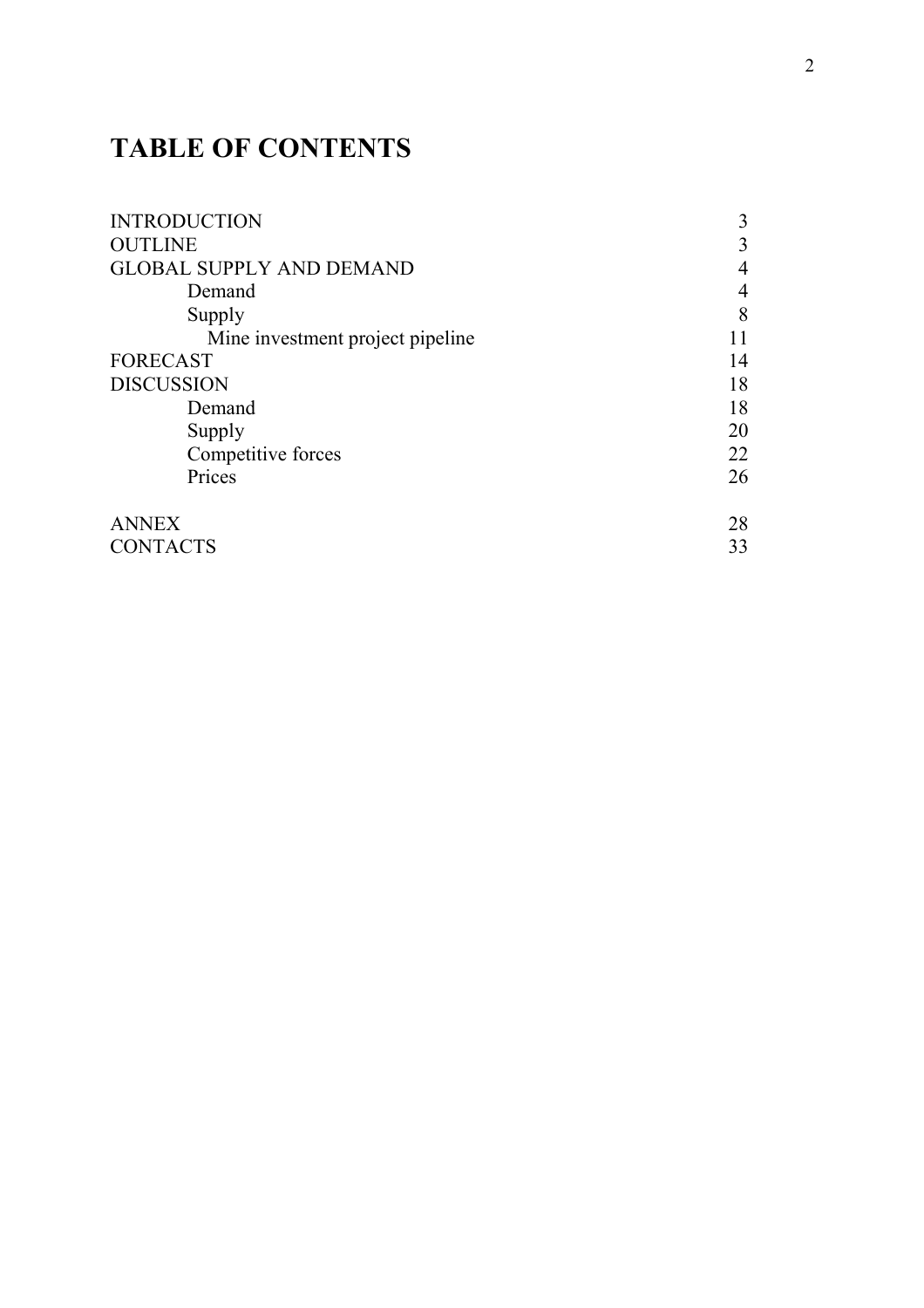## REVIEW OF LONG TERM PRICES AND FACTORS AFFECTING THEM FOR IRON ORE, COAL AND BASE METALS.

## **Introduction**

Alaska-Canada Rail Link, Inc. (ACRL) is analysing the possibility to construct a railway that would traverse Alaska, Yukon and British Columbia. The railway could become an affordable transportation corridor for a number of potentially mineable deposits in the corridor region to Pacific tidewaters. This railway would make it possible to export mineral concentrates and coal and hence facilitate exploitation of the deposits and support economic development in the regions affected.

Raw Materials Group (RMG) has been requested to provide a second opinion and undertake a study to discuss long term prices for iron ore, coal and base metals and also factors affecting price levels and how will these relate to the proposed railway. Due to time constraints the study is based, to a large extent, on information currently available to RMG since there is no time or budget to start researching the basic figures.

All units in this report are metric and hence a ton refers to a metric ton which is equal to 0.98415 long ton or 1.1023 short ton.

Participating researchers are Magnus Ericsson and Damian Brett from RMG. Peter Laight has been the contact person from ACRL and Derek Parker has been the contact person of the Yukon Government.

## **Outline**

This report is divided into three major parts:

- A qualitative discussion of the demand and supply forces shaping long term metal demand.
- A quantitative model based on the first section and described in detail in the appendix.
- Finally the results of the first two sections are discussed and conclusions combining the results are drawn.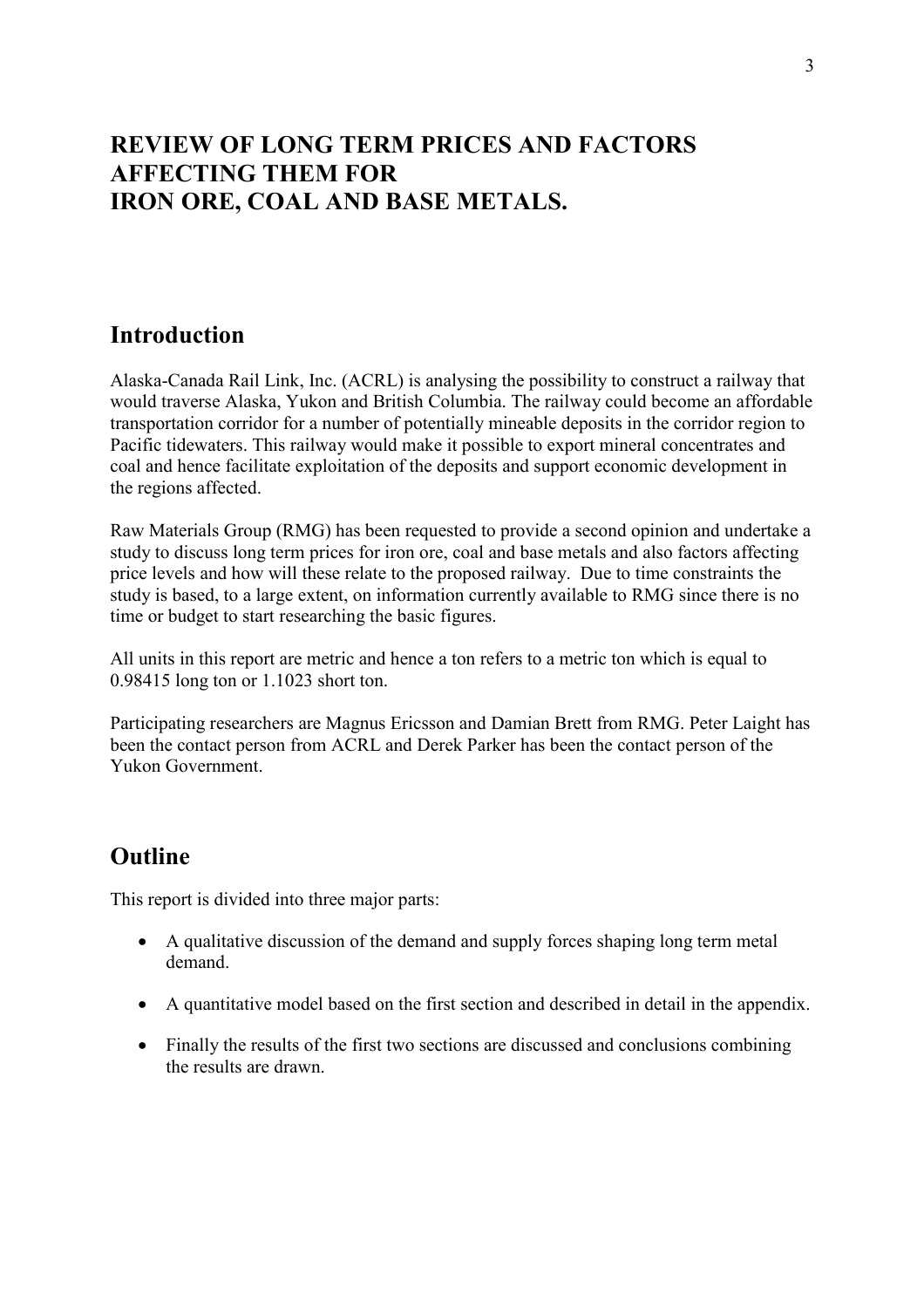## Global supply and demand

#### Demand

Demand for metals has over the  $20<sup>th</sup>$  century been closely related to economic development and in particular to industrial growth and investments into infrastructure. Figure 1 gives examples of demand for zinc in four countries, the US, Japan, South Korea and Taiwan over long periods of time since 1900. The demand for metals is increasing dramatically within a fairly narrow band of GDP/capita, when industry and infrastructure is built for a modern economy. At a later stage in economic development the curve flattens but it does not go down to zero again but there is a continued demand for metals even at higher development levels. At what level metal demand stabilizes depends on the economic structure of the specific country. In the case of South Korea for example the metals intensity is higher than in the US because of the more important role played by industry in South Korea compared to the US.

#### Figure 1.

GDP vs metal use in four countries over a long time period.



ASIAN TIGERS' USE:

Economic growth globally has been dominated by China in recent years. Chinese development has followed more or less the same economic growth trajectory as did Japan and South Korea 45 and 25 years before China. See figure 2 below. The likelihood that China will follow more or less the same curve can of course be debated but in the absence of a better model it can serve as starting point for a forward looking discussion. Empirical data for the last two decades seems to support the hypothesis that in the present economic growth phase China will continue to demand more metals and to become an important factor in global metals demand. Since 1990 Chinese metal demand has grown on average by 10 % per annum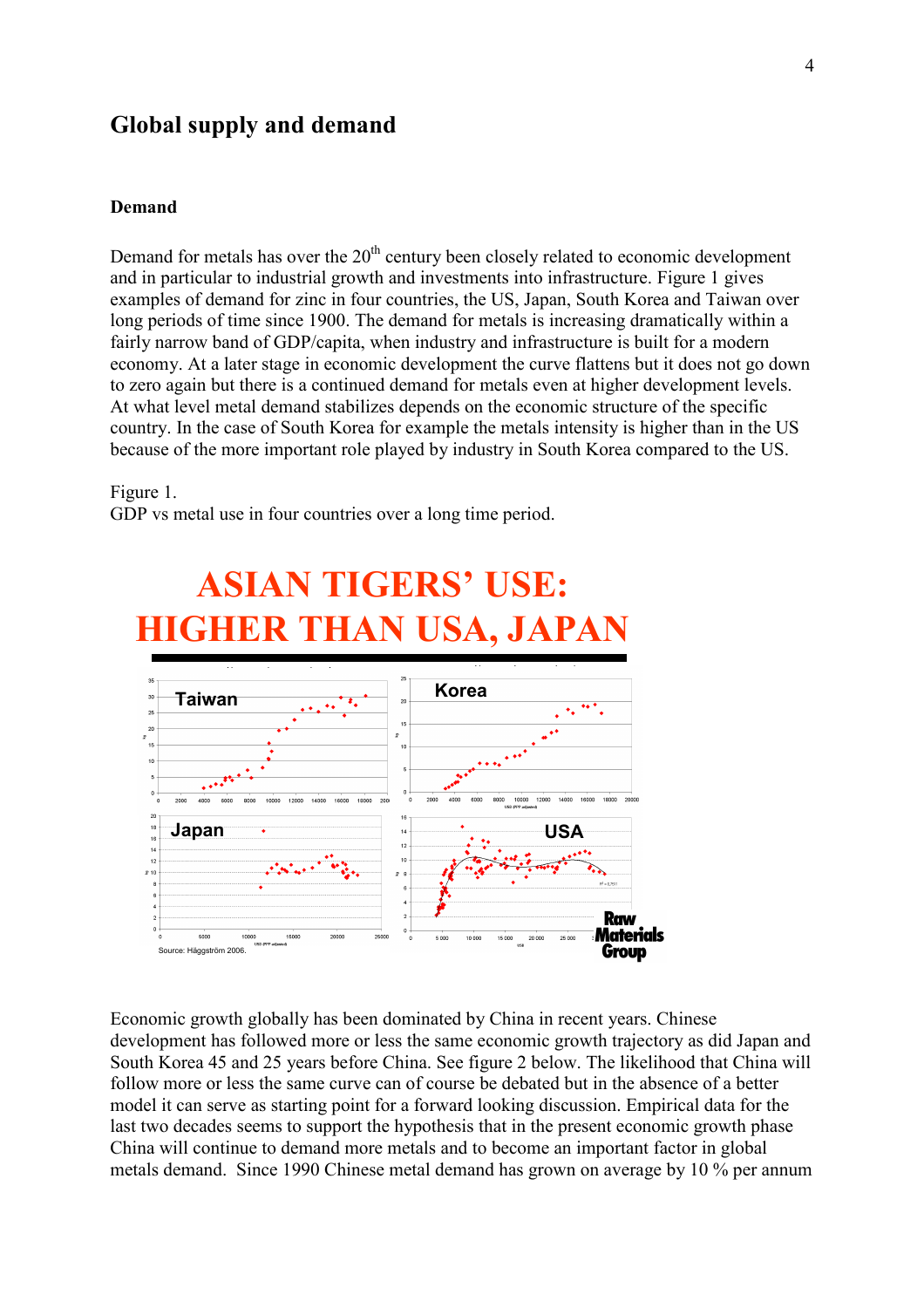and in the last five years the growth accelerated to over 15 % per annum. In 2005/2006 China has become the single most important user of practically all metals. China has accounted for over 70 % of total global demand growth for metals in recent years.

Figure 2.

Economic growth in Japan, South Korea, Taiwan, China and India



A large part of this phenomenal demand growth has been driven by infrastructure investments: Motorways, railroads, ports, power stations, dams, expansion of the electric grid, houses for a growing population etc and also industrial investments new factories and plants of all types. But one anecdotal evidence of this is the recently announced push to up grade the Chinese railway grid. A US\$ 150 billion push to speed up and increase traffic and remove bottlenecks will demand 2 million tons of steel for the rail and another 1-2 million tons for wagons and engines. But it is also important to note that personal demand for metal containing goods increases when standard of living increases. Items such as white goods, washing machines, AC units, refrigerators and not least cars contain considerable volume of metals. Above a level of annual income of roughly US\$ 5000 per family the basic demands for housing, clothing and food are covered. In Asia alone, outside Japan, demographic projections estimate that between 250 and 750 million families will pass this level of income in the period between 2000 and 2020. A random example from last week's daily press is the announcement of the continued high increase of sales of passenger cars in China, in recent years the annual average growth has been between 20-40 % and China has moved up to second place in the world bypassing Japan and lagging only the US in car sales. Figure 3.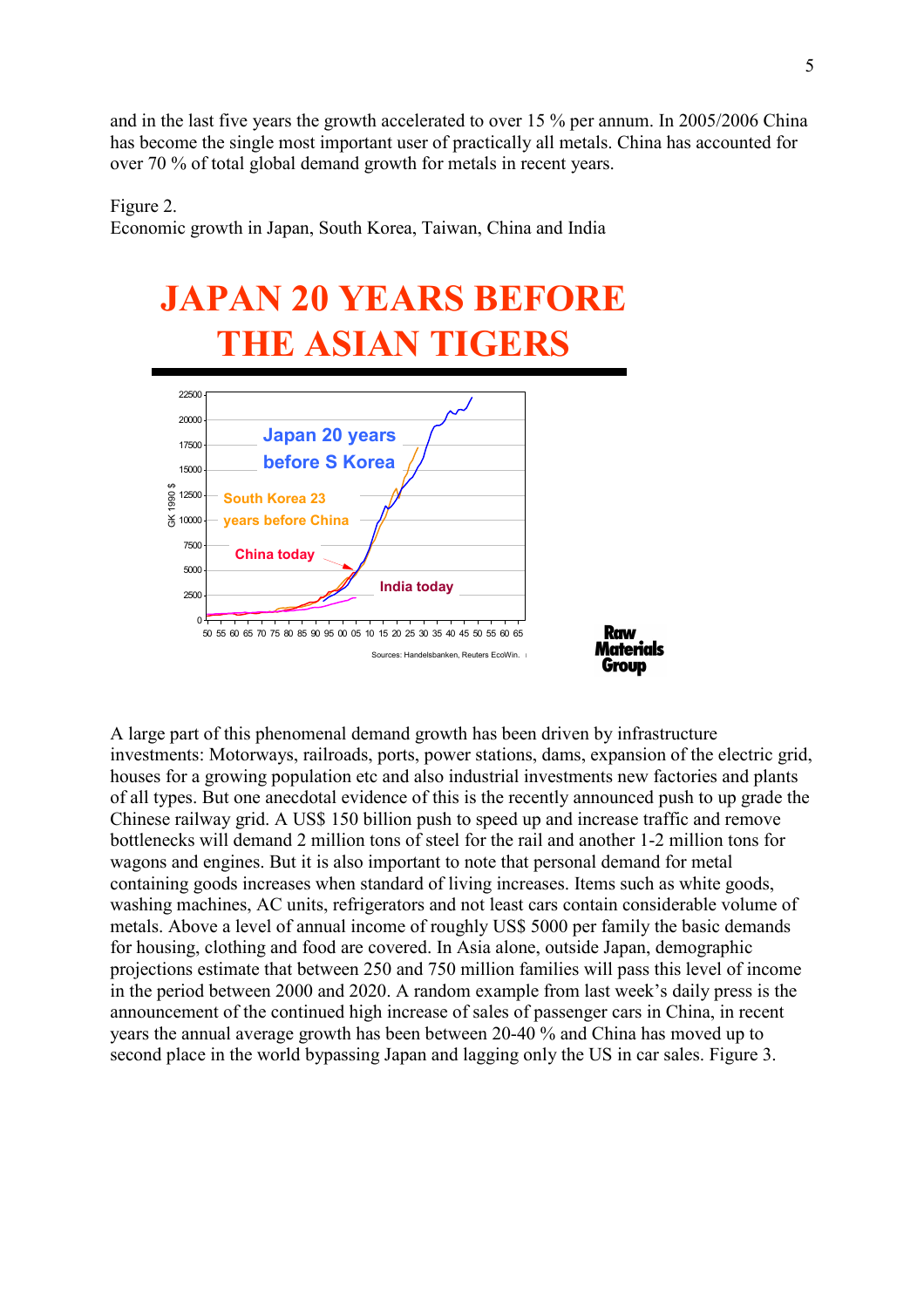Figure 3. Car sales in China

# CHINA: WORLD'S 2nd LARGEST CAR MARKET



It is certain that Chinese demand for metals will slow down the question is only when? But even when this happens global demand for metals is not likely to collapse. Firstly even if Chinese demand growth is reduced from the present extremely high levels it is not likely to drop down to zero. Secondly other Asian countries such as India with a large population and an expanding economy and also growing metals demand will be ready to take over. And behind China and India are another billion of people in other poor countries demanding their right to a higher standard of living. Thirdly the demand for metals in developed economies in North America, Europe and Japan is not dropping down as much as expected in the 1980s and 1990s. The use of heavy SUV cars, ever increasing housing demands, and even new high tech IT consumer products that use metals are but a few evidences of this. Figures 4 and 5 give a few examples of the metal content of white goods and cars and it is obvious that steel content is going down but non-ferrous metals are not dropping but increasing depending on for example copper in the many small electric motors driving windows etc.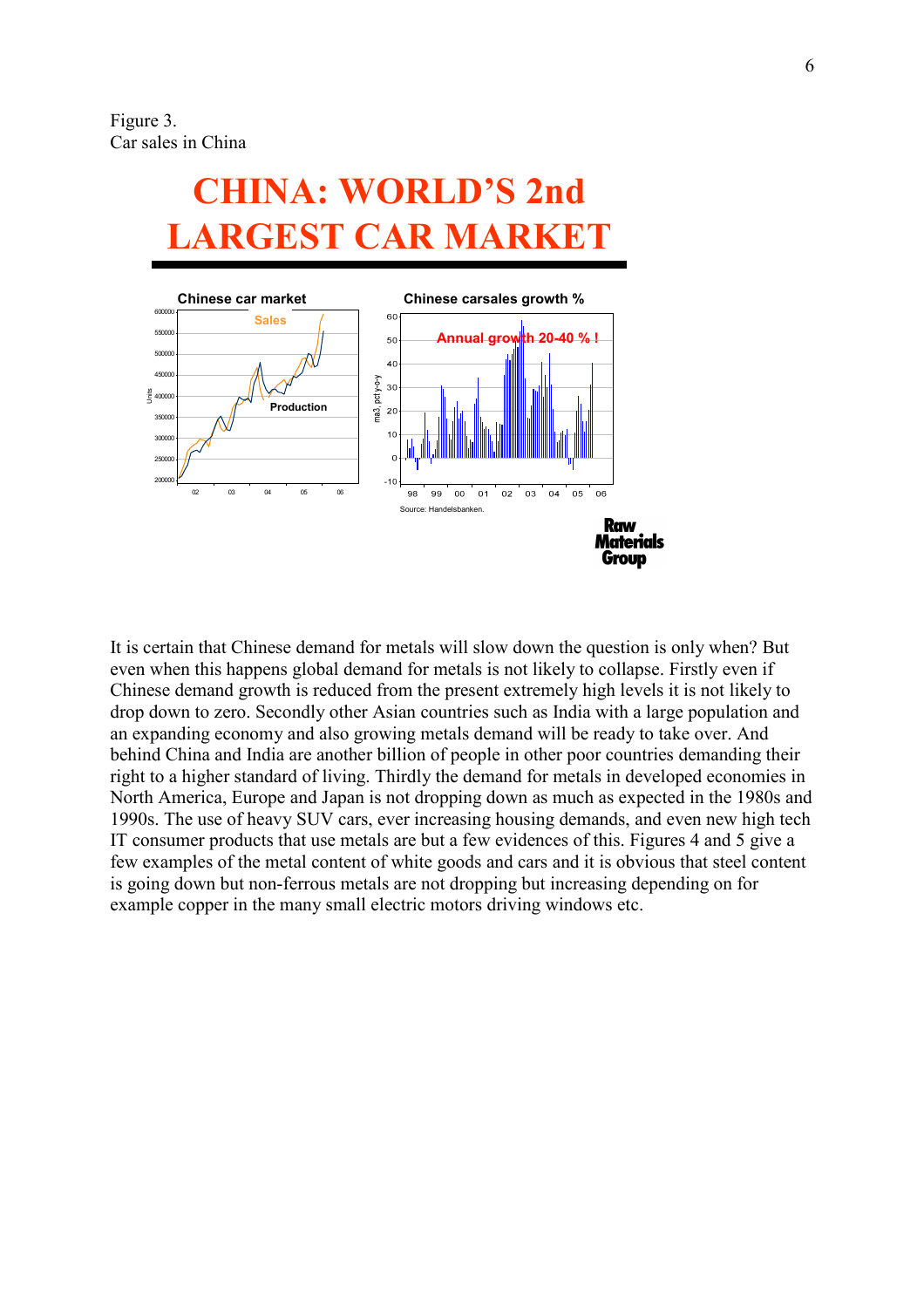

# METALS IN US WHITEGOODS

## Figure 5. Metal use in passenger cars over time

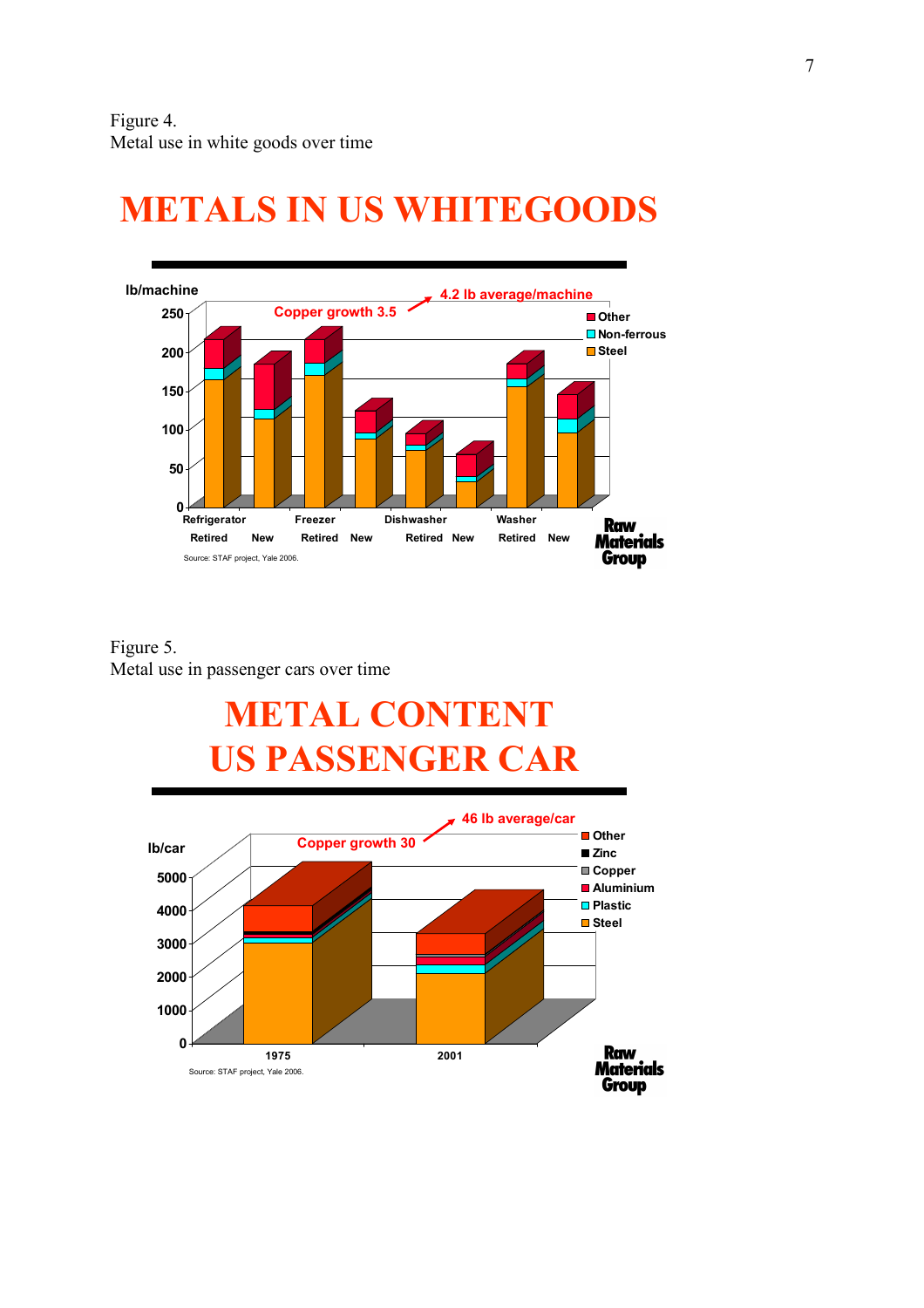### **Supply**

China's ever growing appetite for metals has partly been covered by increased metal production from domestic ores. China is among the top mining countries of the world and is increasing its production fast, it is already the largest mine producer of iron ore, coal and zinc as well as a number of economically less important but nevertheless technically and strategically important metals such as tungsten and rare earths. But the bulk of the additional demand has to be covered by imports. This import dependence is increasing for most metals such as iron ore and zinc in spite of the quick growth of Chinese production. Given the fairly poor grades and small size of many of the deposits that are mined in China it is also often less costly to import high quality ores from overseas. The average iron ore "mine" in Chine is only producing 5 000 tons per year – a new mine in Australia or Brazil has a capacity of at least a one million tons often up to 10-15 million tons or one thousand times bigger. Even the largest Chinese iron ore mines are small in an international comparison.

It is partly the high un-employment situation and the poverty in rural China that keeps up domestic production. The safety and environmental conditions in many of the small Chinese mines are appalling simply because they are artisinal mines rather than industrial operations. They have more in common with the garimpeiros of Brazil or the orepailleurs of West Africa and the small scale miners of Tanzania than with the operations over the world run by the major mining transnationals such as Rio Tinto and BHP Billiton. With improvements in transport lines and the increase in size of steel works in China production from these mines cannot compete, due to lower quality and further their use demands higher energy and water inputs than the imported ores. The geology of China is further not as attractive as other areas of the globe. Our conclusion is that even if Chinese mining will increase its production there are serious problems in expanding production at a level that keeps up with demand and hence imports of metal concentrates and ores will have to increase.

The potential of global mining to satisfy the sharply rising demand for metals in China and elsewhere will be determining future metal price levels to a large extent. How will the supply demand balance which has been tight in the last few years develop in the future? A few factors are of key importance in determining supply development:

- Available geological reserves
- Levels of exploration and investments into new mines
- Lead times when expanding production

During the 1970s there was a wide spread worry about the availability of sufficient geological reserves of metals and minerals. When projecting metal demand into the future and comparing it to available reserves a serious metal shortage was looming on the horizon. These calculations proved to be wrong however and today most economists and geologist agree there are enough reserves of metals to cover future demand. It is mostly a matter of at what price metals will be available, with increasing metal prices more deposits can be mined profitably. The tar sands of Alberta are a prime example of deposits which were not reserves but only geological formations at lower oil prices but when prices increase the oil sands can be used for oil production.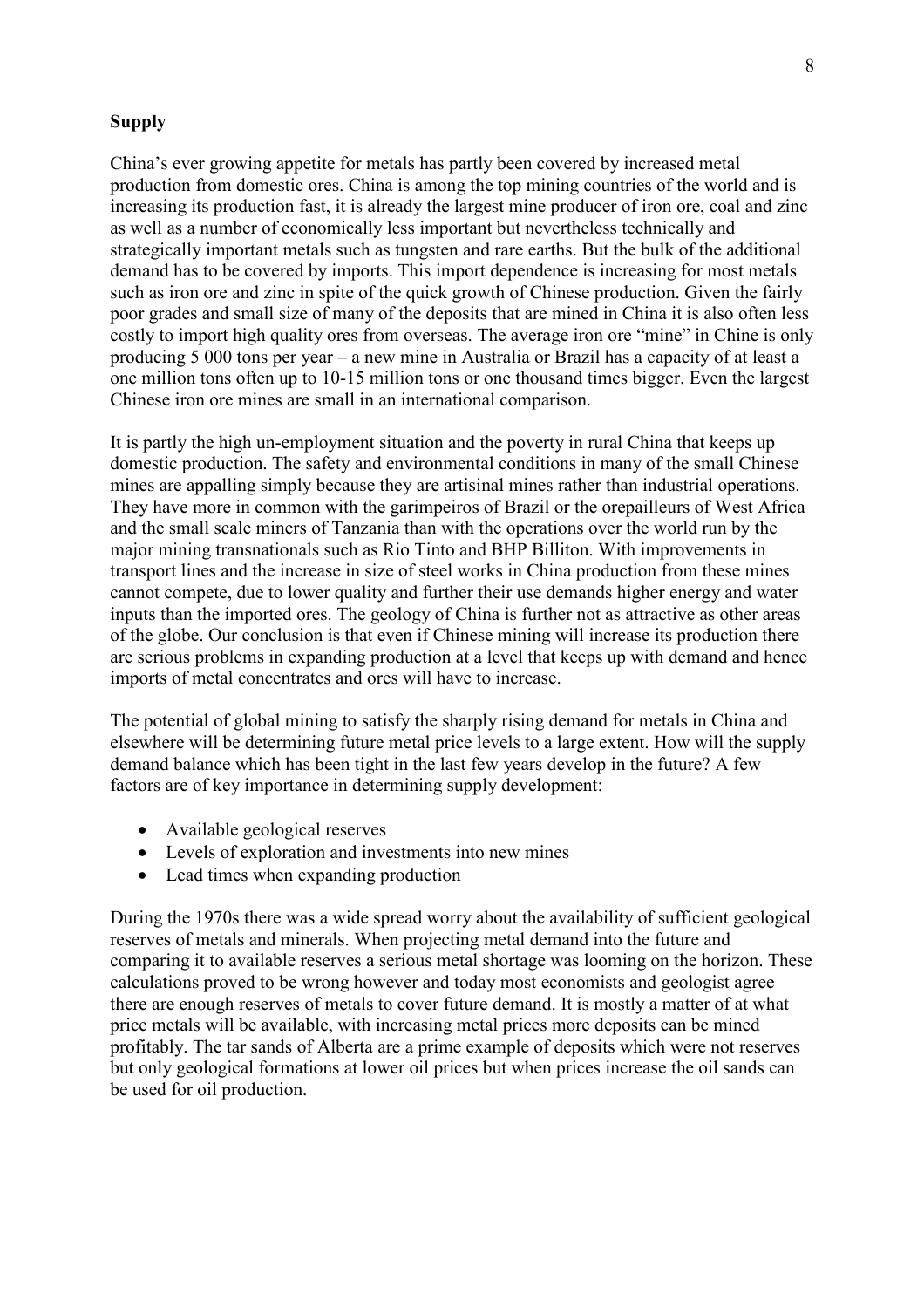# GLOBAL EXPLORATION 1995 - 2006



Exploration to find new deposits has been at low levels in the first years of the new millennium and it is only in the past 2 years that exploration expenditure has grown. Figure 6. The amounts given in figure 6 are underestimating the total figures slightly because they include only private exploration and there are important volumes of state funded exploration spent in China, India, Russia but also in market economies such as Finland the state is an important explorer for metals and minerals. When considering these additional amounts invested in exploration by governments around the world the total figure for 2005 did probably not exceed US\$ 6 000 million per year. Figure 7.

### Figure 7.

Global exploration expenditure



## GLOBAL EXPLORATION 2004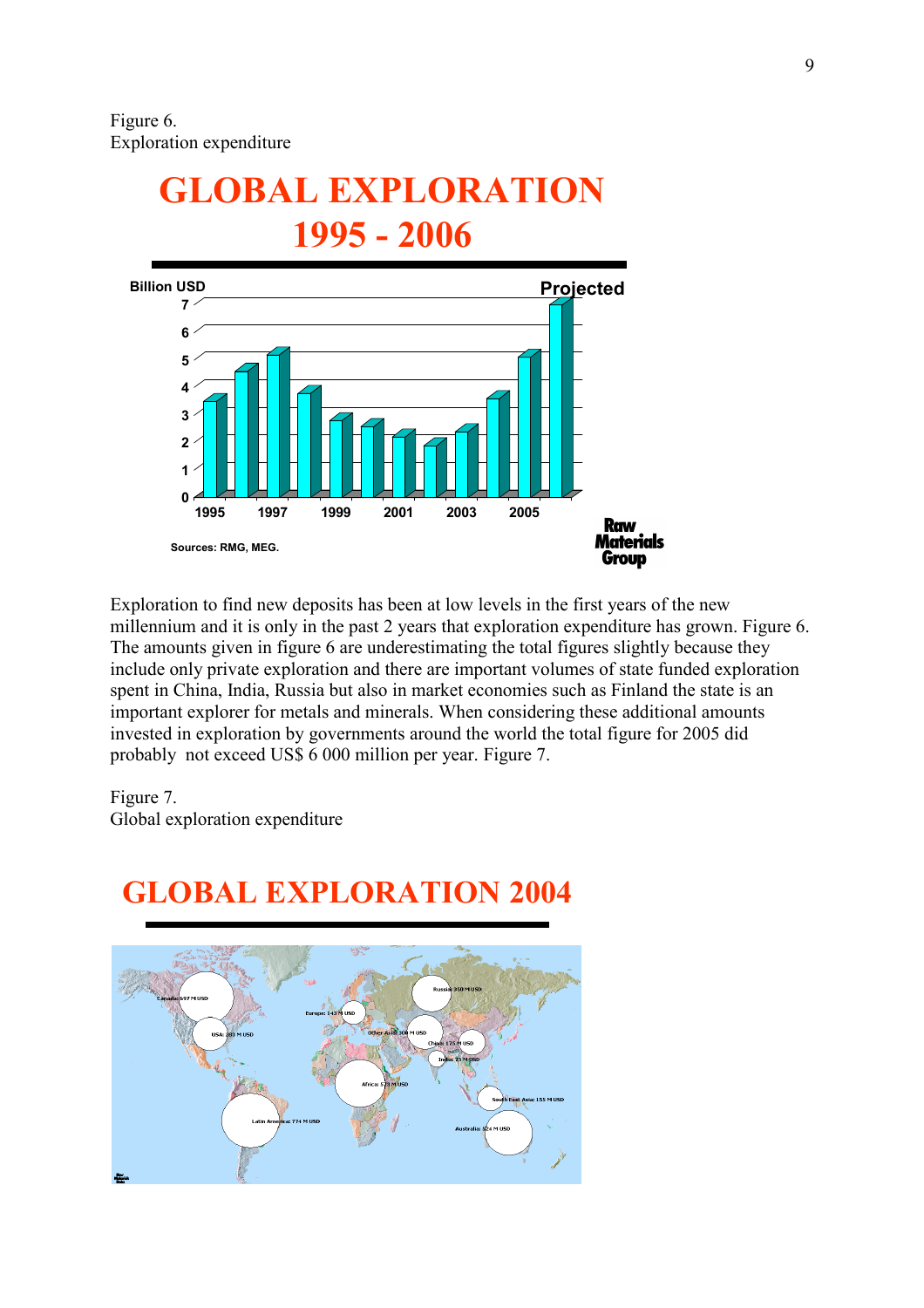Will this be enough to secure new deposits to cover the increasing demands for the future? Firstly the metal demand is growing so even if the amount of capital necessary to find a new deposit is constant exploration should increase at the same rate as metal demand to replace the deposits depleted over time. Obviously this is not happening. The problem gets more serious when considering that the amount of investment necessary to find a new deposit is not constant but continuously growing for a number of reasons:

- Deposits are to be found in more remote areas with harsh climates.
- The most easily located deposits have already been found and the future ones are at higher depths or are of lower grades.
- The demands for alternative use of the ground have placed many prospective areas out of bounds for exploration activities.

New exploration techniques and improved geological theories and understanding of the processes that form metals can improve the efficiency of exploration. On balance it seems however likely that exploration has been at too low levels for a number of years and that this will make it difficult to find sufficient number and volumes of new ore reserves in the coming years.

Exploration expenditure is proportional to metal prices with roughly one year's lag time and hence with the present high metal prices it is certain that exploration will continue to increase in 2006 and 2007 as well but it is not at all certain that the quick increase in available capital is sufficient to increase the volume without lowering productivity. There are simply not enough experienced geologists and further the planning of an exploration campaign is often limited due to seasons and the long lead times to complete the formal process to get access to the planned areas. To train new geologist will take years and hence it will be a slow process to increase effective exploration.

The next step in expanding mine production is to construct the mines necessary to extract and process the ores found by exploration. This is also a slow process which is not as simple as when expanding capacity in traditional industry. To build a mine is often a process of 3-5 years depending on similar factors as the ease of exploration:

- Location of the mine.
- Access to infrastructure such as power and water and transport to export harbors.
- Permitting procedure including environmental and socio-economic aspects in particular aboriginal issues.
- Process parameters depending on type of minerals and partly on environmental demands on tailings and other effluent streams.

In all, the time from a discovery of a new potential ore deposit to the mine can be taken into operation is increasing and is normally 7-12 years. Very rarely can a mine become operational in less than 5 years and often it might take up to 15 years to get it going. These start-up times have been increasing in recent years and the situation is worse at present due to a shortage of trained and experienced engineers and all other categories that are needed to implement a mining project. This situation will certainly ease in a few years but lead times will get longer and longer delaying the supply response to an increased demand.

During 2005 a total of 181 new metal mining investment projects, which were together costed at almost 30 billion US dollars (US\$) were registered in RMG's databases. This figure is 16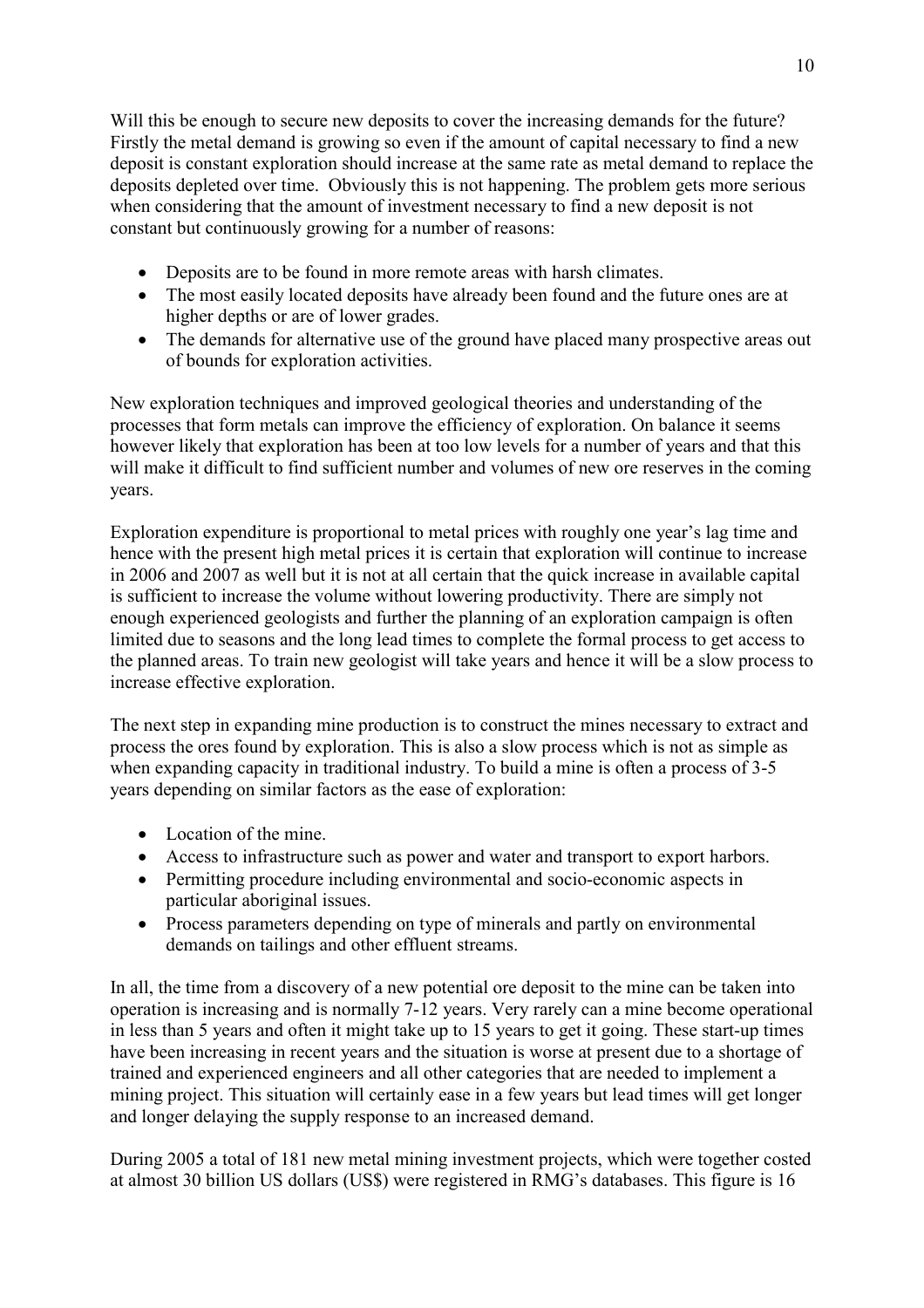% higher than in 2004 when 180 projects totalling US\$ 25 billion were announced. The dollar volume of projects has been increasing since the trough of the mining cycle in 2002 when only 65 projects worth US\$ 11 billion were fed into the global mining project pipe line. Further indication of the mining boom investment projects worth over US\$ 6 billion were completed in 2005, which is a record figure since 1999 when RMG began monitoring mining investments.

### Mine investment project pipeline

The total amount of US dollars in the global mining industry's project pipeline as recorded in RMG Mines/Projects database is 137 billion US dollars (\$US) by the end of 2005. The total figure represents a 25- 30 % increase over the figure from the end of 2004. It is a reflection of the continuing boom in the mining industry world wide.

More projects than in earlier periods have been given the green light and the Construction category has continued to grow during 2005 for the third consecutive year. There are at present projects valued at US\$ 16 billion under construction world wide. It should be pointed out that many investment projects, in particular brown field ones and those carried out by the major transnational mining companies and by smaller locally owned companies are never announced and do not enter into the RMG Mines/Projects database. The amount of investment into brown field projects is stable. It is difficult to monitor the flow of brown field projects from project studies to construction because they are often carried out internally, without any fanfare. Hence the figure of projects under construction is an underestimate of this category. A project usually takes more than a year to realise (on average 12-18 months) depending on the location, existing infrastructure, financing and many other factors. There will be a continued growth in projects under construction at least in the next 1-2 years.

Copper, gold, iron ore and nickel in that order are the most important investment targets for mining companies. These four metals account for 82 % of the total project pipeline. They also dominate mining in terms of the total value of its output. Iron ore has been underrepresented in the project pipe line for many years but in 2004 and 2005 high demand for iron ore and healthy increases in prices paid have made iron ore one of the hottest investment targets. Of the total amount of investments into new projects presented in 2005 more than one third are iron ore projects. Iron ore is now third in the list after copper and gold as the most important investment targets. Both copper and gold decreased their shares of the total pipeline. The category Other increased somewhat including among other uranium, molybdenum and other ferroalloys projects. The interest in diamonds increased with several new big projects fed into the pipeline. The share of lead/zinc of the total proposed investments decreased further and the investments necessary to keep up production seem not to be forthcoming at the necessary rate.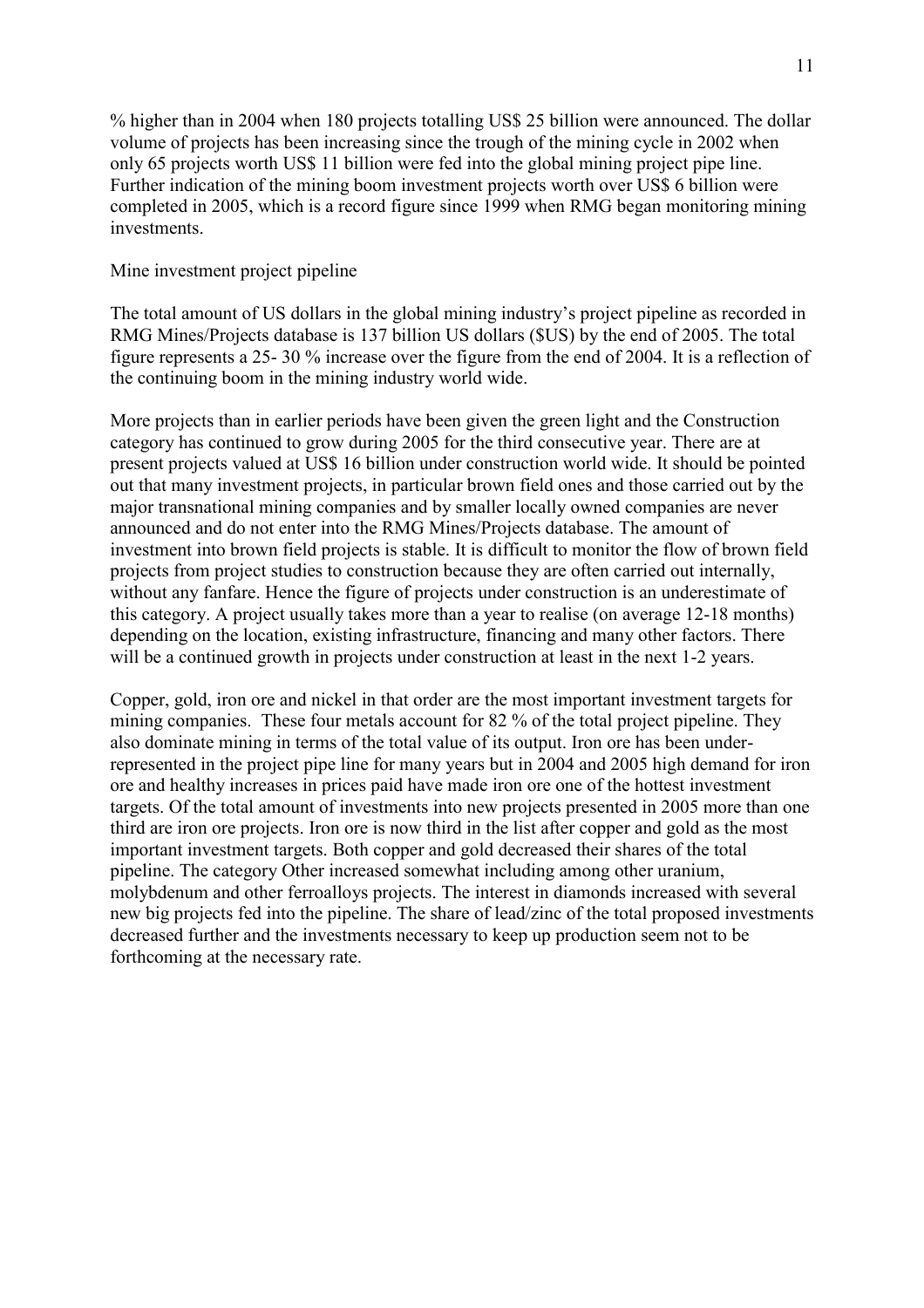## Table 1. Mine investments by metal 2005

|              | US\$ billion | $\frac{0}{0}$  | Change share<br>05/04 |
|--------------|--------------|----------------|-----------------------|
| 1. Copper    | 39           | 28             |                       |
| 2. Gold      | 30           | 22             |                       |
| 3. Iron ore  | 25           | 18             | $^{+}$                |
| 4. Nickel    | 24           | 17             | $+/-$                 |
| 5. PGMs      | 6            | 4              | $^{+}$                |
| 6. Diamonds  |              | $\overline{4}$ | $+/-$                 |
| 7. Lead/zinc |              | 3              | $+/-$                 |
| 8. Other     |              |                | $+/-$                 |
| <b>TOTAL</b> | 137          | 100            | na                    |

Source: Raw Materials Data, Stockholm, Sweden January 2006.

Gold projects are often smaller than copper projects, and although the average gold project has grown to almost US\$ 100 million compared to 70 millions only a year ago, they are still much smaller than the US\$ +240 million average project size for copper. This is due to the fact that it is still possible to find small but high grade gold deposits which can be mined profitably by junior or mid-sized companies, while most new copper projects are often huge low grade open pit operations. The average iron ore project is even bigger than a copper project, well above US\$ 300 million. Zinc/lead and PGMs projects have an average size somewhere between those of copper and gold projects.

Projects listed by RMG during 2005 involve a total expenditure of over US\$ 29 billion. In this period iron ore dominates completely accounting for over 38 % of the value of all new projects. Copper follows with 18 % and gold at 14 % of the newly announced projects. The nickel figure is only 6 % indicating the early fall of nickel prices and demand compared to other metal price cycles. The ratio between total volume of proposed projects and projects new in 2005 is lowest for nickel, (0.35) and highest for iron ore, (2.2) of all the major metals indicating the most important changes in investment patterns and future new capacity coming on stream.

A third of listed investments are located in the Latin American region. Latin America has been in focus for mining investors of the world for several years. Compared to the figures for 2004 the Latin American share of global investments has however decreased. Oceania with mainly Australia and Papua New Guinea is the second most important region decreasing slightly to 20 % of the investment pipeline. Africa, Asia and North America (USA and Canada) are competing for the third place with 12-16 % of investment each. Their respective shares having increased somewhat since 2004. Europe finally, is the least important region accounting for only some 7 % of total investments, and the growth we have noticed earlier seems to have levelled off. The decrease in Latin America is partly due to that several large copper gold projects have been completed in Latin America such as Alto Chicama in Peru, Escondida Norte in Chile and Veladero in Argentina. Please see Table 2 below.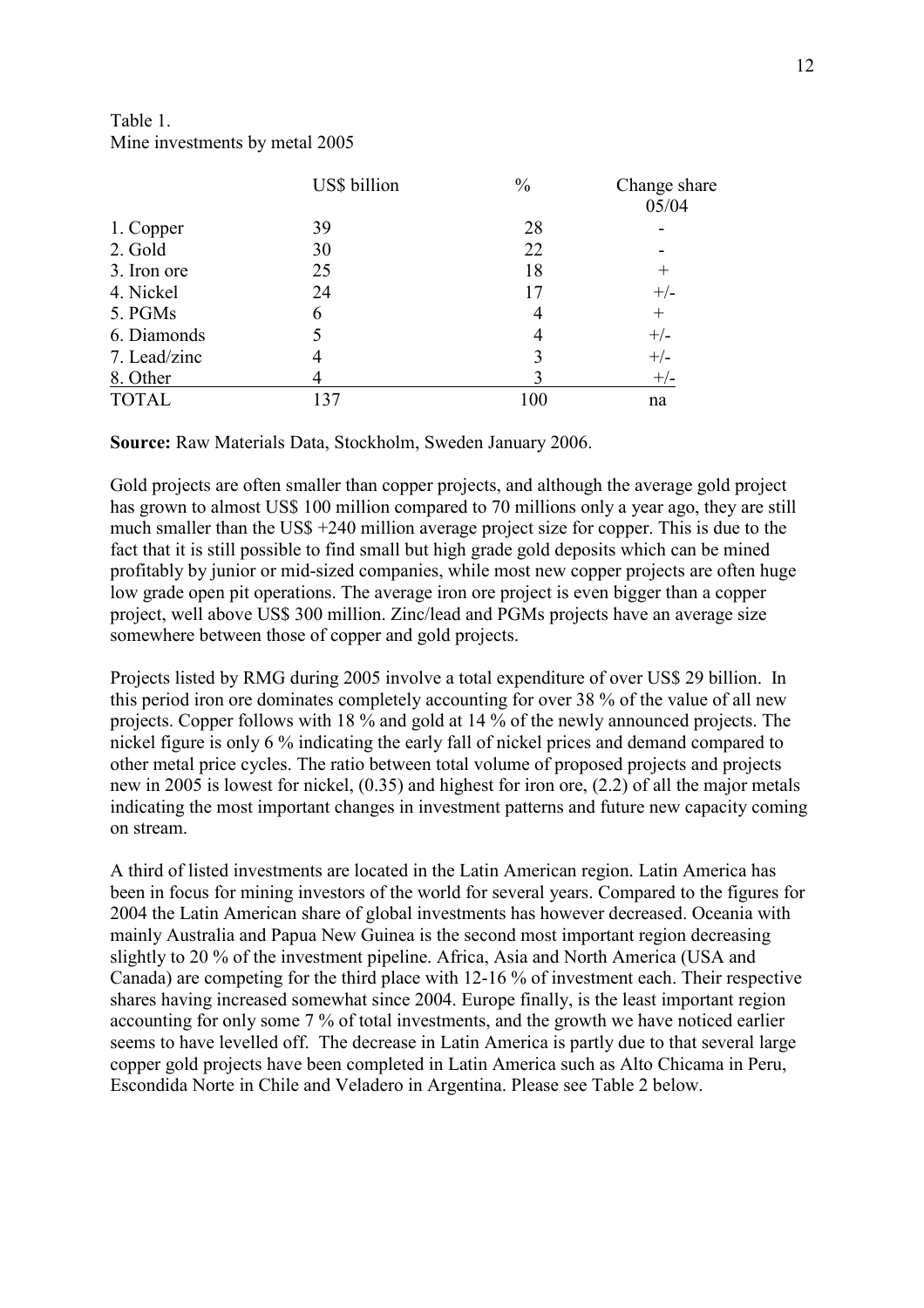## Table 2. Mine investments by region 2005

|               | US\$ billion | $\frac{0}{0}$ | Change share<br>04/05 |
|---------------|--------------|---------------|-----------------------|
| Africa        | 22           | 16            |                       |
| Asia          | 18           | 13            | $+/-$<br>+/-          |
| Europe        | 10           | 7             | $+/-$                 |
| Latin America | 44           | 32            | $\blacksquare$        |
| North America | 16           | 12            | $+/-$                 |
| Oceania       | 27           | 20            | $^{+}$                |
| <b>TOTAL</b>  | 137          | 100           | na                    |

Source: Raw Materials Data, Stockholm, Sweden January 2006.

Another way of looking at the mining industry's present boom is to follow the dollar value of the investments in projects that are under construction. The results are given in Table 4 and clearly demonstrate the current strong increase in new mining investments. There is no scale for the absolute dollar values because of methodological problems: There are a number of investment projects in operating mines for example to eliminate bottle necks and increase capacities by a few per cent without undertaking any major investments. These investments are often not announced to the public and hence not included in the statistics we provide. A project that is extended over several years will appear in the table under several years and it will only disappear when it is completed.

From Table 3 it is clear that the investment boom is strongest in Latin America and Oceania where several major iron ore projects have contributed to the quick increase in the last 2-3 years. Europe has seen a steady increase mainly due to Russian projects (some in the Siberian parts of the country), while Africa and North America had a low point in 2003.

### Table 3.

Mining metal projects under construction per region 2001-2005

|      | Africa | <b>Asia</b> | <b>Europe</b> | Latin<br>America | <b>North</b><br>America | Oceania |
|------|--------|-------------|---------------|------------------|-------------------------|---------|
| 2001 | 2560   | 320         | 55            | 690              | 1470                    | 800     |
| 2002 | 1625   | 1145        | 30            | 770              | 1105                    | 815     |
| 2003 | 990    | 1390        | 260           | 1410             | 480                     | 930     |
| 2004 | 1515   | 1655        | 755           | 3600             | 1725                    | 4820    |
| 2005 | 1615   | 1355        | 965           | 5450             | 2050                    | 4800    |

Source: RMG 2006.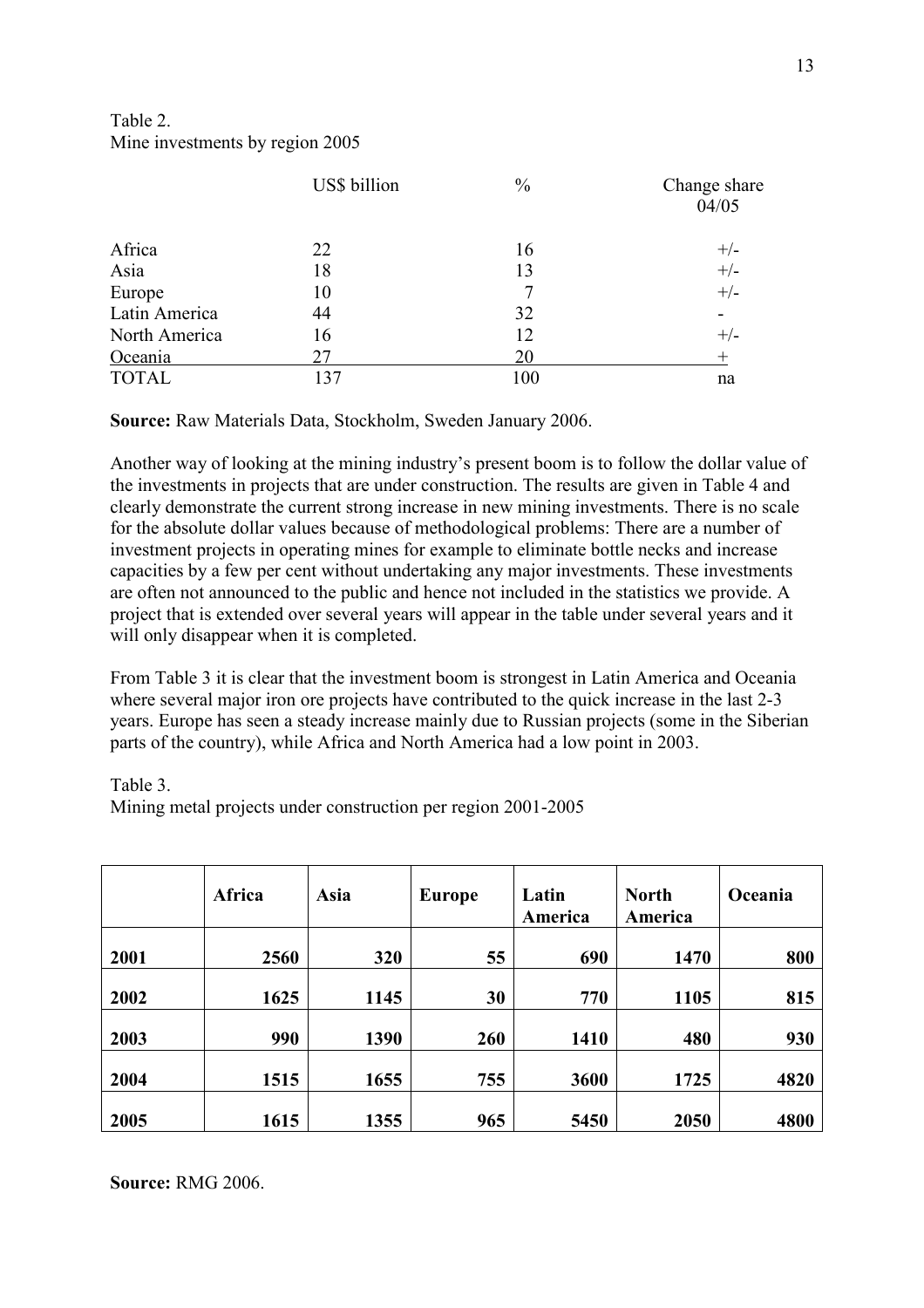## Forecast

The observations and considerations outlined above have formed the basis for the quantitative forecast made in the following section. To facilitate the interpretation of the data series produced three metal price levels have been used: pessimistic, conservative (in our opinion the most likely or realistic) and optimistic.

Using the methodology outlined in the Appendix forecasts for the base metals (copper, lead and zinc), iron ore (as fines, lump and pellets) and both thermal and coking coal have been made from 2006 to 2025. Table 4 below summarizes these results at key periods along this timeline. Supply and demand factors have determined the values up to 2010 (see text) while beyond this point a more statistical approach has been used due to the exceptionally long term nature of the forecasts.

Table 4. Real price forecasts

|                     |         |      | Real (2005 terms) (assuming 2-3% inflation) |             |      |      |              |      |      |            |      |
|---------------------|---------|------|---------------------------------------------|-------------|------|------|--------------|------|------|------------|------|
|                     |         |      |                                             | Pessimistic |      |      | Conservative |      |      | Optimistic |      |
| Commodity           | Units   | 2006 | 2010                                        | 2020        | 2025 | 2010 | 2020         | 2025 | 2010 | 2020       | 2025 |
|                     |         |      |                                             |             |      |      |              |      |      |            |      |
| <b>Thermal Coal</b> | US\$/t  | 51   | 34                                          | 33          | 33   | 45   | 43           | 43   | 56   | 53         | 53   |
| <b>Coking Coal</b>  | US\$/t  | 111  | 57                                          | 55          | 56   | 77   | 73           | 73   | 96   | 91         | 90   |
| Iron Ore Fines      | USc/mtu | 71   | 45                                          | 43          | 44   | 54   | 52           | 52   | 63   | 60         | 59   |
| Iron Ore Lump       | USc/mtu | 91   | 57                                          | 55          | 56   | 69   | 66           | 66   | 80   | 76         | 75   |
| Iron Ore Pellets    | USc/mtu | 113  | 94                                          | 91          | 89   | 104  | 92           | 88   | 119  | 106        | 103  |
| Copper              | US\$/t  | 7379 | 2027                                        | 1875        | 1885 | 2703 | 2500         | 2490 | 4793 | 4549       | 4490 |
| Lead                | US\$/t  | 1383 | 507                                         | 485         | 488  | 676  | 647          | 644  | 898  | 853        | 842  |
| <b>Zinc</b>         | US\$/t  | 3261 | 1014                                        | 970         | 975  | 1351 | 1293         | 1289 | 2118 | 2011       | 1984 |

The figures above in table 4 are in 2005 dollar terms having been deflated from the nominal values generated by the forecasting process. These deflated forecasts assume that the developed world economies and the now industrialising economies (China, India and Brazil) will maintain their successful low inflation stance at 2-3% annual inflation. Table 5 summaries the cumulative inflation for each forecasting period for the assumed 2-3% and a model with a rate of inflation increasing to 5% by 2020 and maintaining this level to 2025 for comparison.

Table 5. Cumulative inflation

|           |     | Cumulative Inflation (%) |
|-----------|-----|--------------------------|
| Period    |     | 2-3% Increasing to 5%    |
| 2006-2010 | 8%  | 8%                       |
| 2010-2020 | 24% | 33%                      |
| 2020-2025 | 9%  | 17%                      |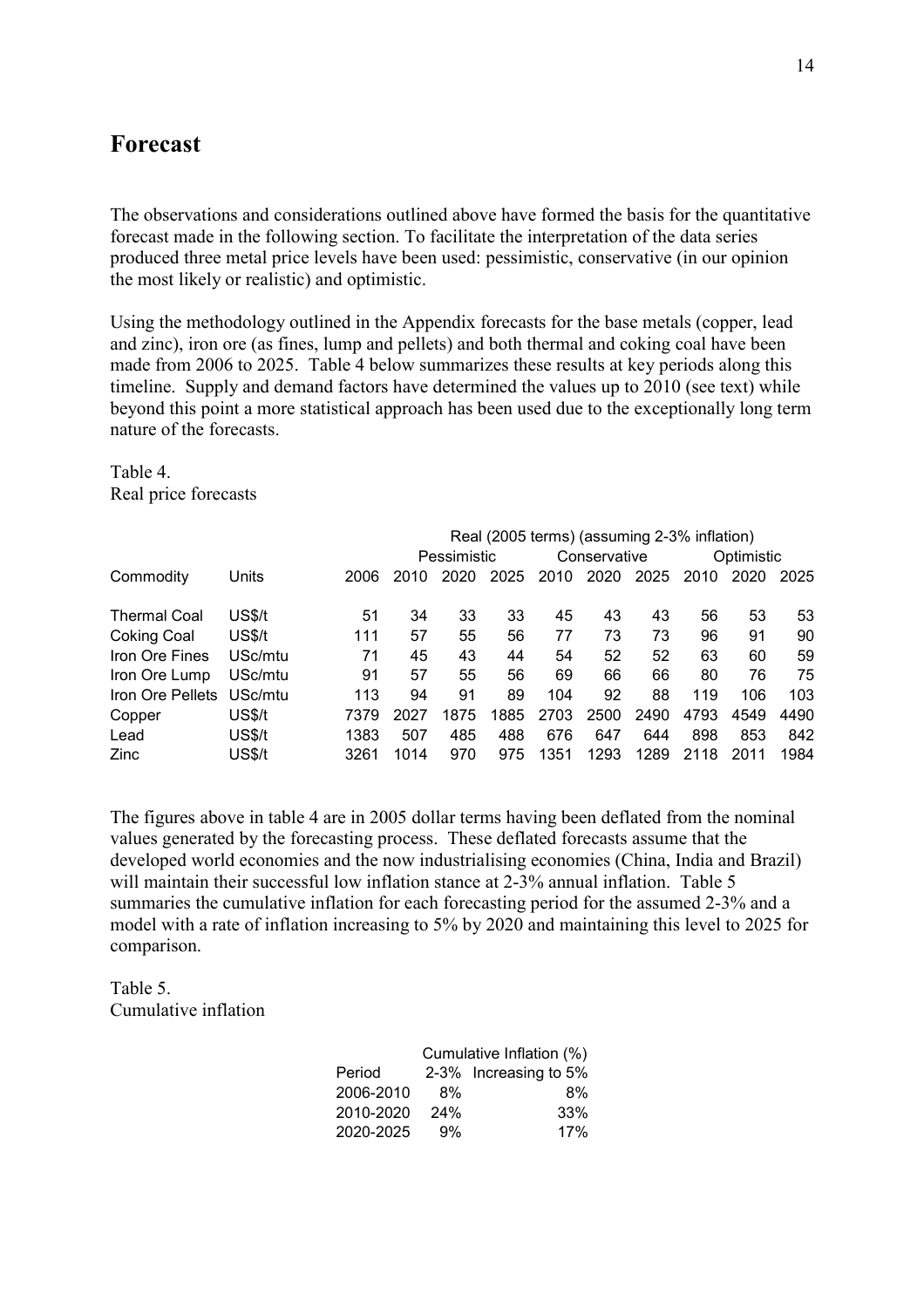The following series of figures (8,9,19) illustrates the conservative price trends for each commodity group. These forecasts represented as approximate straight lines average the future commodity cycles over the time period.

Figure 8.



## Real (2005) Conservative Coal Forecast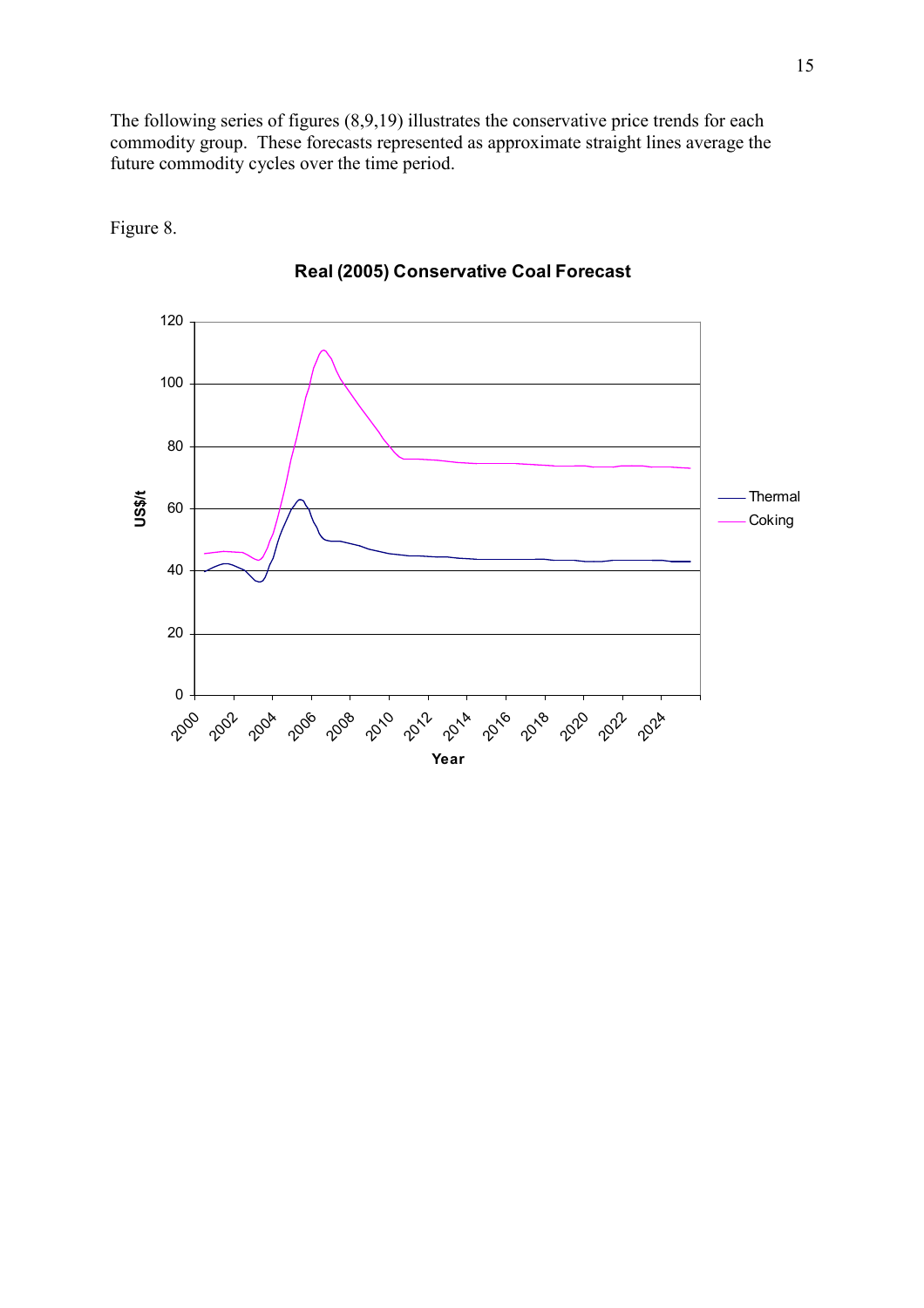



Real (2005) Conservative Iron Ore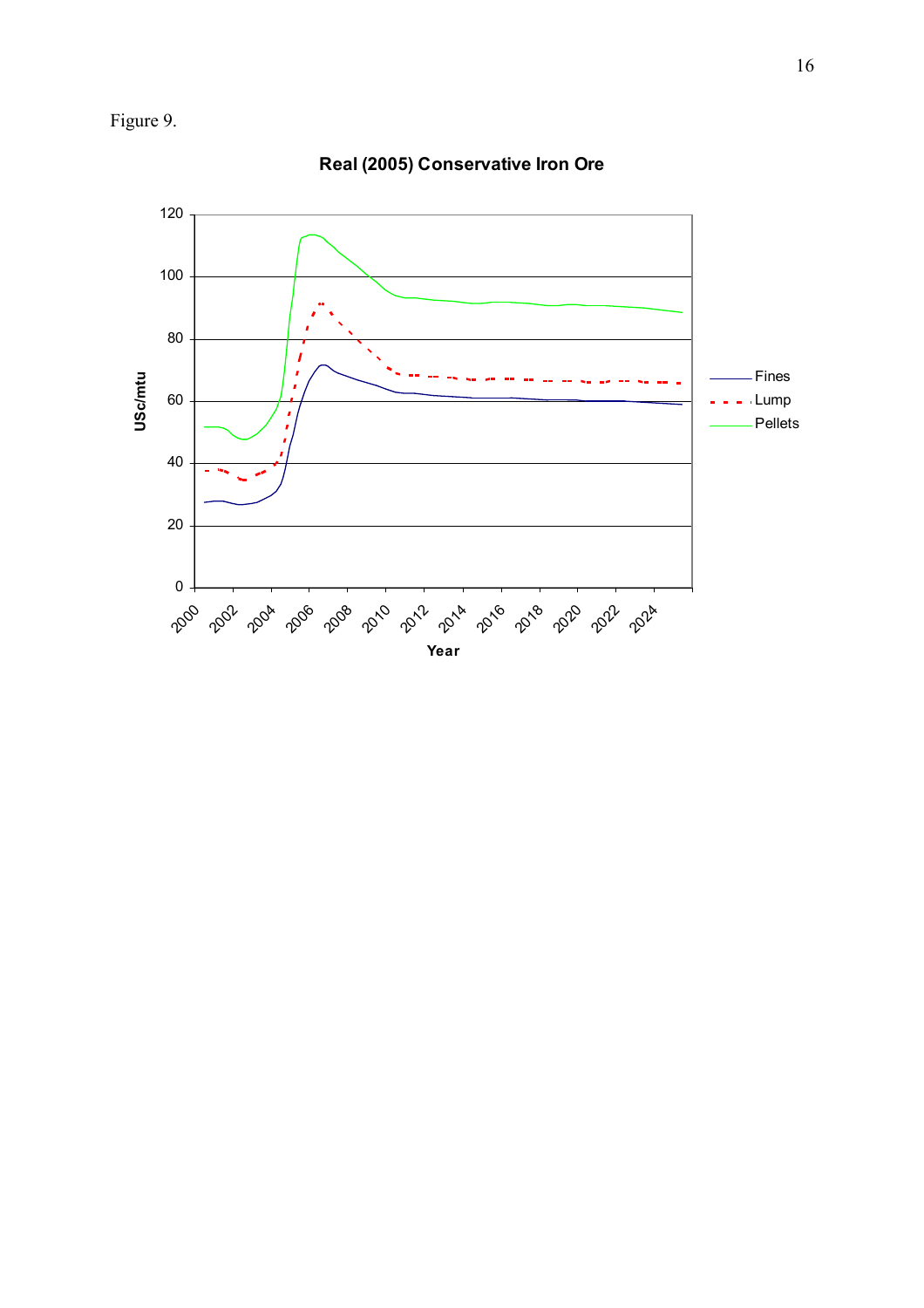Figure 10.



Real (2005) Conservative Metals

In the short term the forecasts predict that increases in supply will cause a significant price decrease until 2010. The continuing but much slighter real price decrease beyond 2010 can be attributed to continuing production costs decreases. This increasing efficiency would make currently uneconomical mineral deposits economical and therefore continue to provide the world with the above mentioned commodities.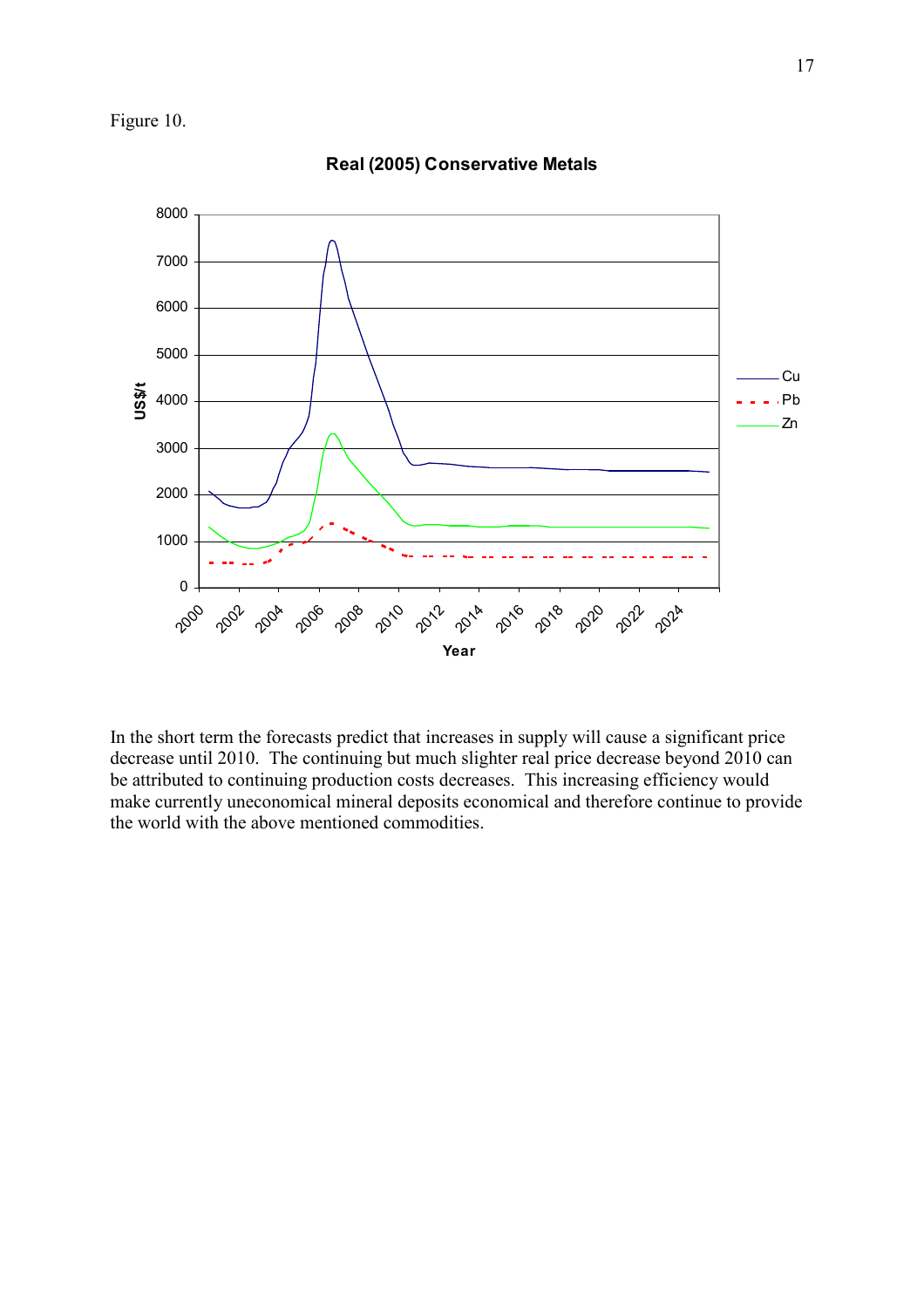## **Discussion**

### Demand

When analyzing the recent years of quick growth in Chinese and Indian demand for metals it gets more and more difficult to find indicators of a decrease in growth. All evidence point in the direction of a continued growth. Certainly the growth might slow down but given that China alone is the largest metal user the absolute volumes are so huge that even a half the growth rate of today the amounts of additional metal necessary are staggering and will support prices at a higher level than what has been the case in the late 1990s and early 2000s.

Figure 11.

Chinese absolute use of metals

|                  | <b>CHINA</b> | <b>USA</b> |
|------------------|--------------|------------|
| <b>COPPER</b>    | 20%          | 15%        |
| <b>ALUMINIUM</b> | 21           | 23         |
| <b>LEAD</b>      | 20           | 20         |
| <b>ZINC</b>      | 23           | 12         |
| <b>NICKEL</b>    | 11           | 10         |

## GLOBAL USE

Source: Handelsbanken, RMG.

**R**crw **Materials** Group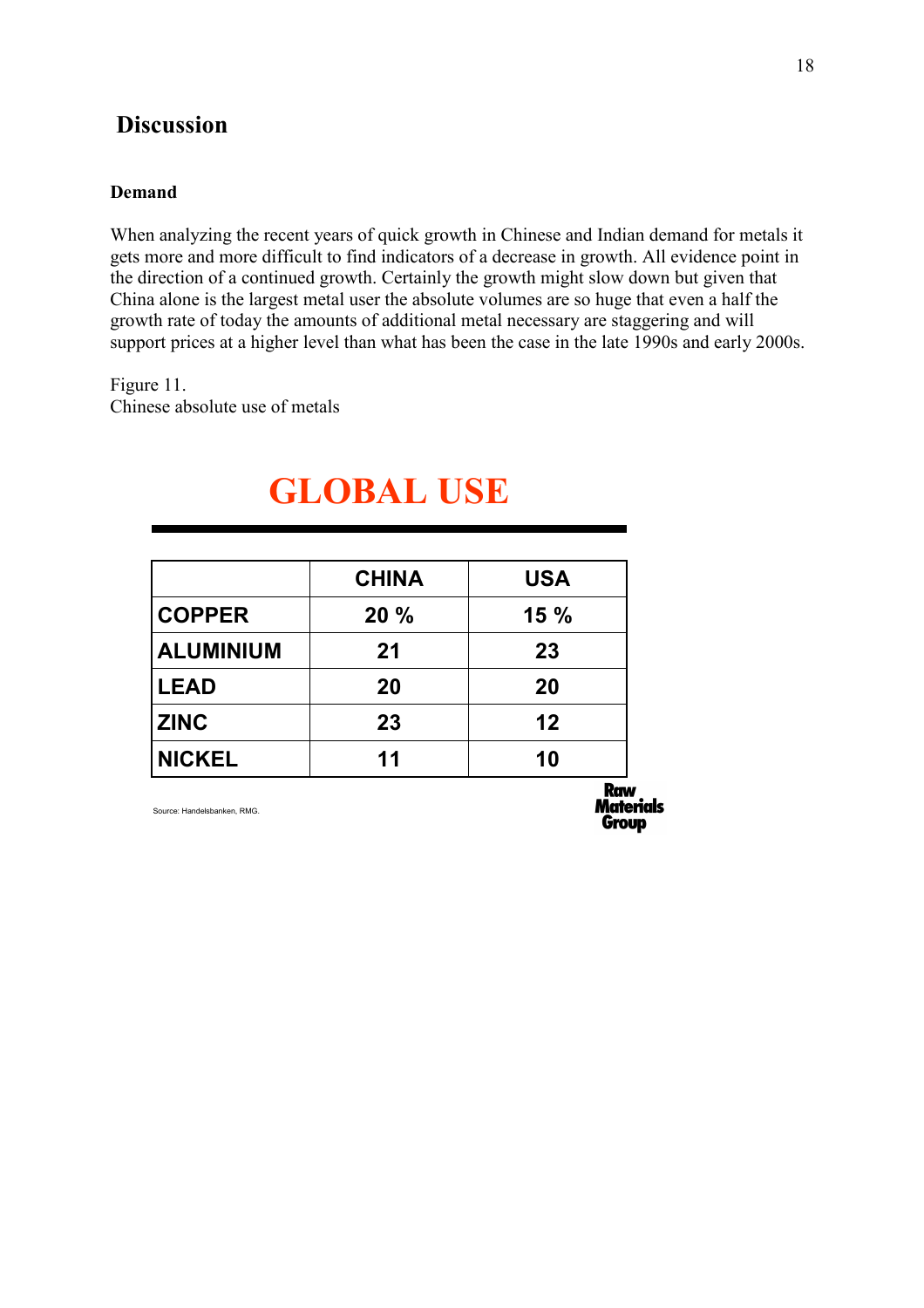|              | <b>OIL</b>           | <b>ALUMINIUM</b> |           |
|--------------|----------------------|------------------|-----------|
|              | <b>Barrel/person</b> | kg/person        | kg/person |
| <b>USA</b>   | 25.5                 | 7.5              | 23.3      |
| <b>JAPAN</b> | 15.2                 | 9.1              | 17.1      |
| <b>KOREA</b> | 17.3                 | 17.7             | 22.8      |
| <b>CHINA</b> | 1.9                  | 2.3              | 4.7       |

# PER CAPITA CONSUMPTION

Chinese demand is not likely to drop off dramatically but of course it might happen if there are some revolutionary changes in the Chinese political system. The growing tensions between the poor rural areas and the booming cities on the east coast could be one source of serious frictions. If the grip over Chinese society by the Communist Party should become less tight could this result in lowered economic growth rates and resulting lowered demand for metals? If there is a serious conflict over North Korea how could this affect the Chinese economy and politics? It is almost only catastrophic scenarios like these that could rock the Chinese boat enough to create a drop in metal demand sufficiently deep to seriously affect the global consumption. It is of course impossible to determine the likelihood of anything like this happening and these extreme developments will not be further considered in this report.

At the same time it is clear that prices cannot remain at today's extreme levels for much longer, because new deposits will be found and additional mines will get started, even if it takes a long time to take them into operation, and substitution will occur and increase.

Substitution has already started at present price levels. It has for example been estimated by industry sources that in 2006 roughly 1 % of copper will be substituted for other metals, mainly aluminium and alloys with less copper. In this short time frame substitution is difficult but it will increase in a mid term perspective of 2-3 years. At the same time there are physical limits to substitution and copper has such outstanding conductivity of both electricity and heat that the opportunities for substitution are limited. Zinc is mostly used for galvanizing i.e. it protects steel from corrosion. Alternatives are covering steel with a protective layer of paint or to use stainless steel with a high content of nickel, chrome and other alloying metals. This will certainly happen but it is a slow process and there are many applications where substitution is not a realistic and cost effective alternative. Iron is much more difficult to substitute partly because of the massive scale it is used partly because of the relatively low price of steel compared to alternative material such as wood for construction and other more exotic metals and materials. Iron and steel will remain the main construction material for a long period of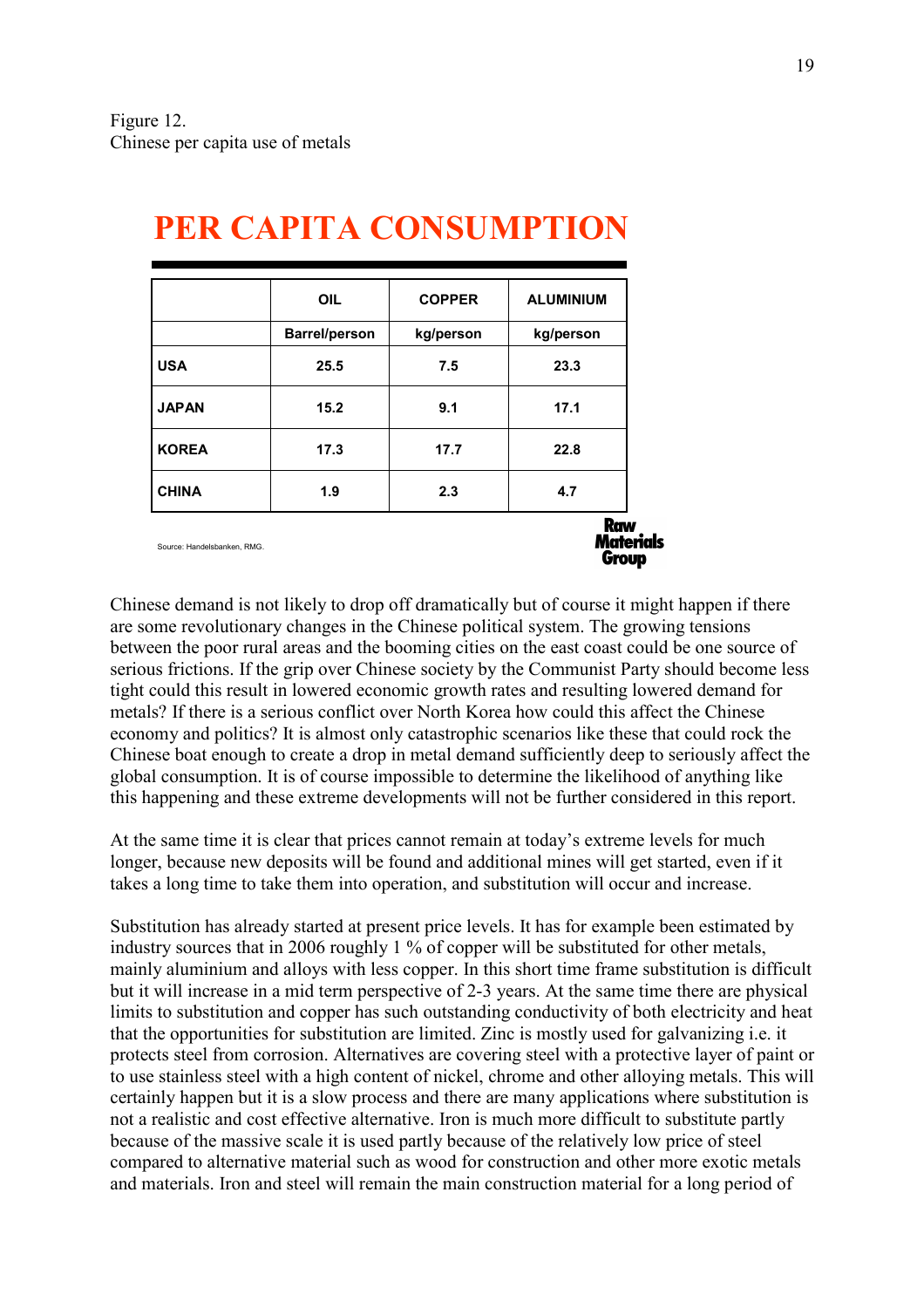time. There will be pressures on metal demand through minituriasation and through more effective engineering and construction methods for example by making a building less heavy there will be lower demand for steel in its frames etc.

The situation for coal is slightly different in that it is a non-renewable resource at least when its energy content, rather than its carbon content, is used. At present coal is one of the key alternatives both for generation of electricity and liquid fuels to oil and gas. Except for nuclear power coal is the only alternative to petroleum which is available in sufficient quantities to at least theoretically replace dwindling oil and gas supplies. Renewable resources have yet to be developed on a scale sufficient to have any significant impact on global energy supply. Coal is hence the substitute that might replace oil if oil prices remain high. On the other hand the threat of global warming is a strong deterrent to greatly expanded use of fossil fuels. In the mid term demand for coal will greatly increase but in the long term substitution by uranium and renewables might well occur.

In summary in a longer time perspective substitution will set in with greater force if prices remain at a high level. The likelihood that substitution will cause a dramatic drop in demand is not high but substitution will put a stronger pressure on metal and energy prices after 2015.

## Supply

Supply will respond slowly as out lined above and it is this imbalance between a quickly growing demand and a slow supply response that is the fundamental reason for the present boom. It is difficult to find any good reasons why supply growth will be greatly facilitated in the future. On the one hand it will get more and more difficult to find new deposits but on the other hand technological developments could facilitate the whole process. It can be argued that during the last quarter of the  $20<sup>th</sup>$  century the mining industry did survive and managed to produce metals demanded in spite of falling prices. This feat was to a large extent due to technological progress. But the industry lost most of its profitability in the same period and also got a poor reputation and tainted image as a smoke stack industry and sunset sector.

Research and development (R&D) in mining is at very low levels compared to other industries. See figure 13. For the future it is not likely that the R&D resources of the industry which have been scaled down to a minimum during the difficult years, both in industry itself and in the academic world, will be sufficient to continue to improve productivity at the pace needed. At least the lead time to educate a new generation of researchers and to find funding for new projects and start producing relevant results will be not less than 10 years and the success will not be guaranteed.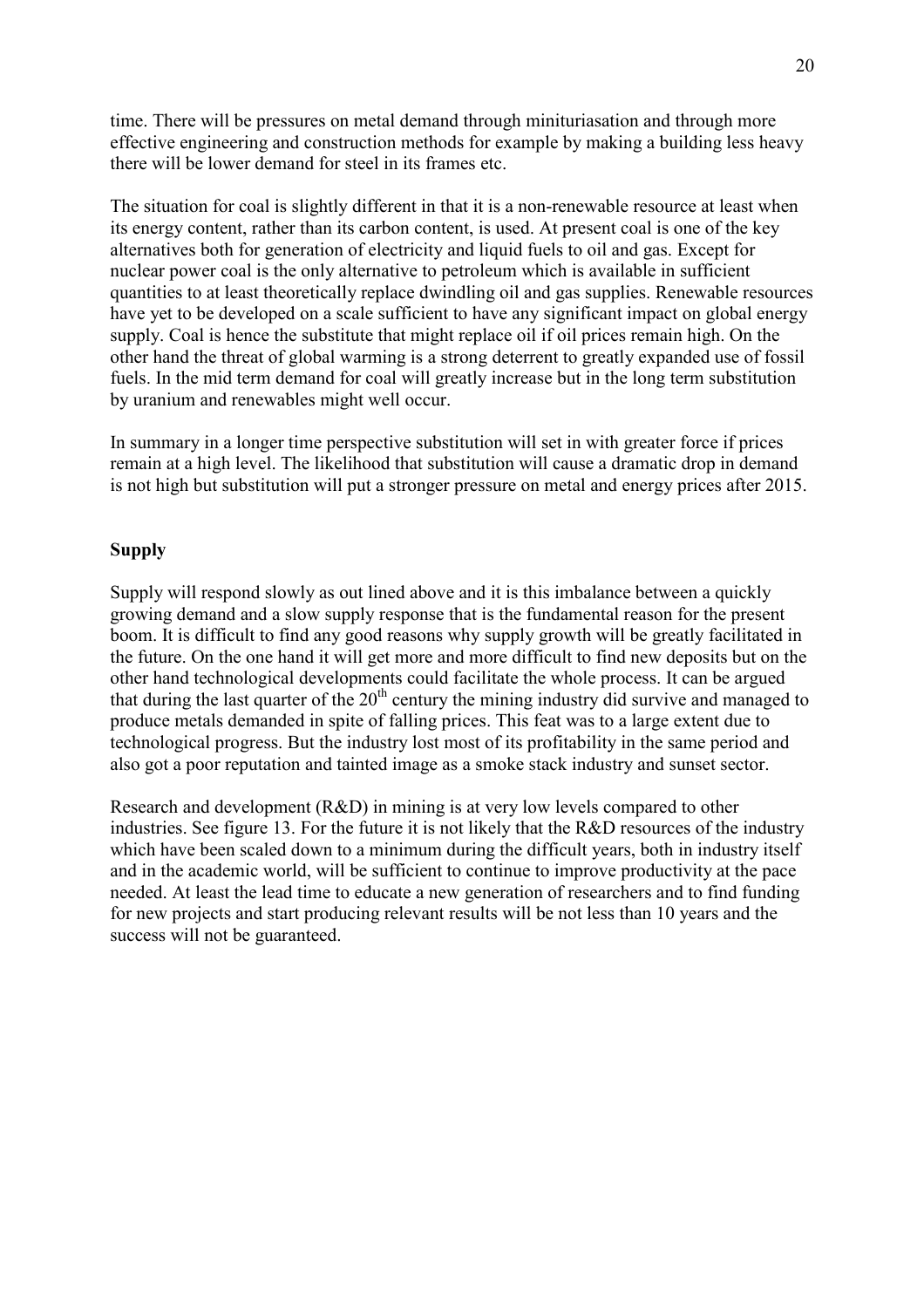## Figure 13. R&D in the mining industry (RTD as a percentage of sales)



Source: Chris Cross, Rio Tinto at Bergforsk Seminar June 8<sup>th</sup> 2006. Based on National Science Foundation, Science and Engineering Indicators 2000, Arlington VA; 2000 (NBS-00-1).

In particular the issues of increasing energy costs and high water demands will be of prime interest to the industry. Mining and metal processing are energy intensive industries and even if some breakthroughs have been made in metal smelting with the introduction of hydrometallurgical methods in recent decades mining itself is done in more or less the same fashion as during all the last century. Operations have been made bigger and more automated but the same unit operations have been used: drilling, blasting, mucking, crushing and milling and then processing. These typical batch wise processes should be replaced with some kind of continuous operation which is better suited to the mineral processing circuit which is already today running in continuous mode. Further the demand for lower emissions to the environment means that greater emphasis must be placed on how to dewater, transport and store all types of wastes, which will also affect the choice of equipment used. Energy demand in the various process steps is shown in figure 14 indicating the importance and possibly also the potential to reduce energy consumption. The effects of new production technologies are illustrated in figure 14 which gives a peep into the future as it is perceived by Rio Tinto. This figure is certainly highly speculative and without a considerable increase in R&D by the industry it will not be realised in the time frame indicated. For this study our conclusion is that without a dramatic and quick increase in R&D expenditure in the mining industry it will be difficult to maintain the necessary increase in productivity to off set the effects of lower ore grades and more remote locations of most new ore deposits. This will mean that the lack of research will also have a pushing effect on metal prices.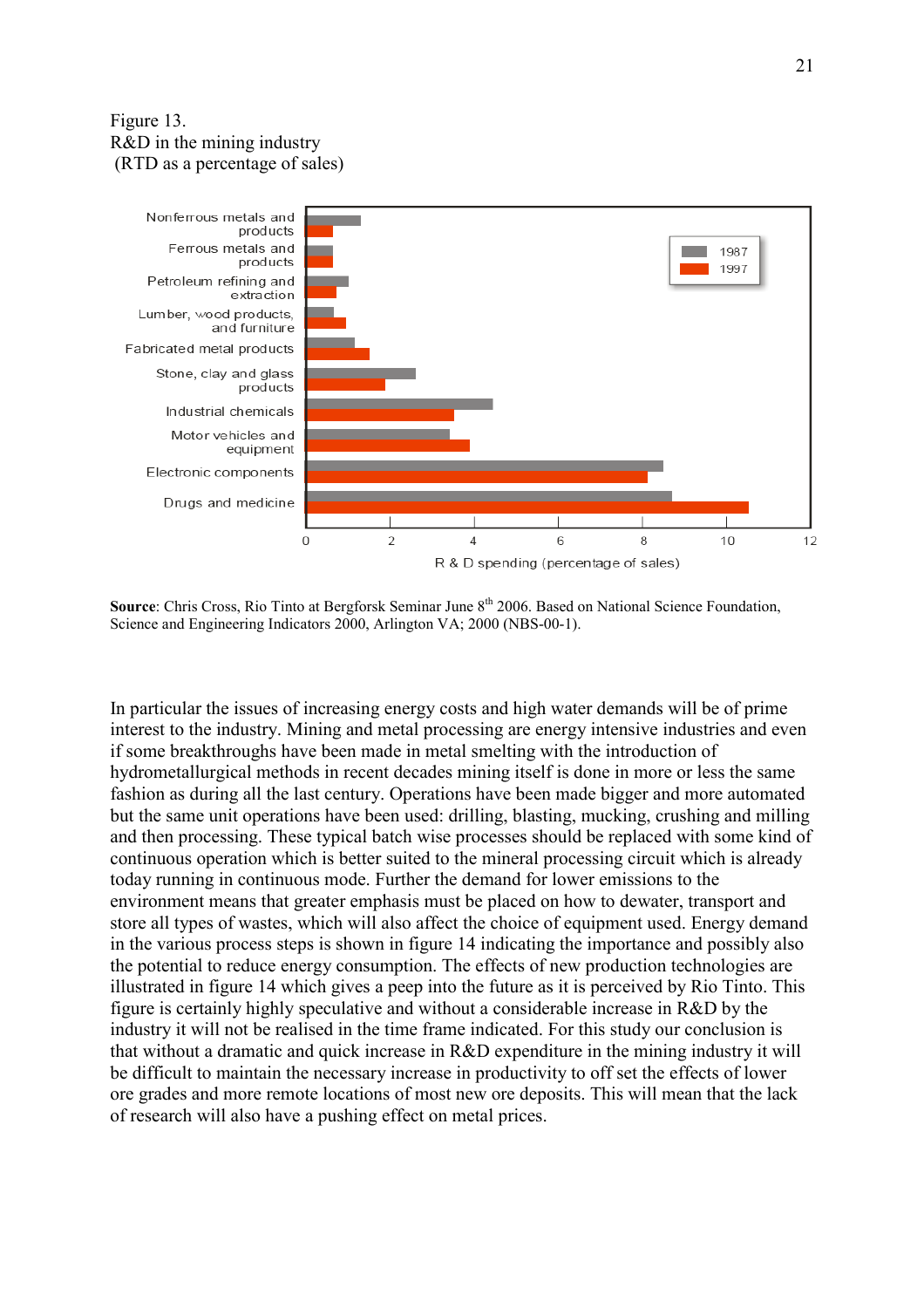Figure 14. Productivity in mining



Source: Chris Cross, Rio Tinto.

Environmental demands have been touched upon above. Legal requirements on mining companies concerning the environment will most probably increase in industrialized countries and a gap will remain when comparing environmental demands in emerging economies whether among the former centrally planned economies or among the developing countries. It is however anticipated that these differences will not play a major role in decisions concerning localization because most major transnational companies use the same environmental criteria irrespective of in which country they operate. Certainly some companies for example from the CIS countries or from China might take advantage of a more lax legislation in certain countries but it is our view that such examples will be the exception that proves the rule rather than the general case. Perhaps later in the forecast period when some Chinese, Indian or Russian companies have become global players their behavior could upset competition and decisions about location of new capacity but in the next couple of years the impact of various national views of environmental and sustainability issues are not likely to have any larger impact at all on the sector. In a recent World Bank study the recommendations to governments is to reduce all types of state regulations and influence over the sector and this seems to be the case in most countries.

### Competitive forces

In addition to the general discussion above in supply/demand terms it is useful to briefly look at the competitive situation of the mining sector. Our discussion will touch on the most important aspects of Porter's basic factors shaping the competitive situation.

The barriers of entry to the mining sector are high mainly because of the capital intensity of the industry and the long lead times between investment and profits. During the recent boom new entrants have however been able to battle their way into the industry showing that when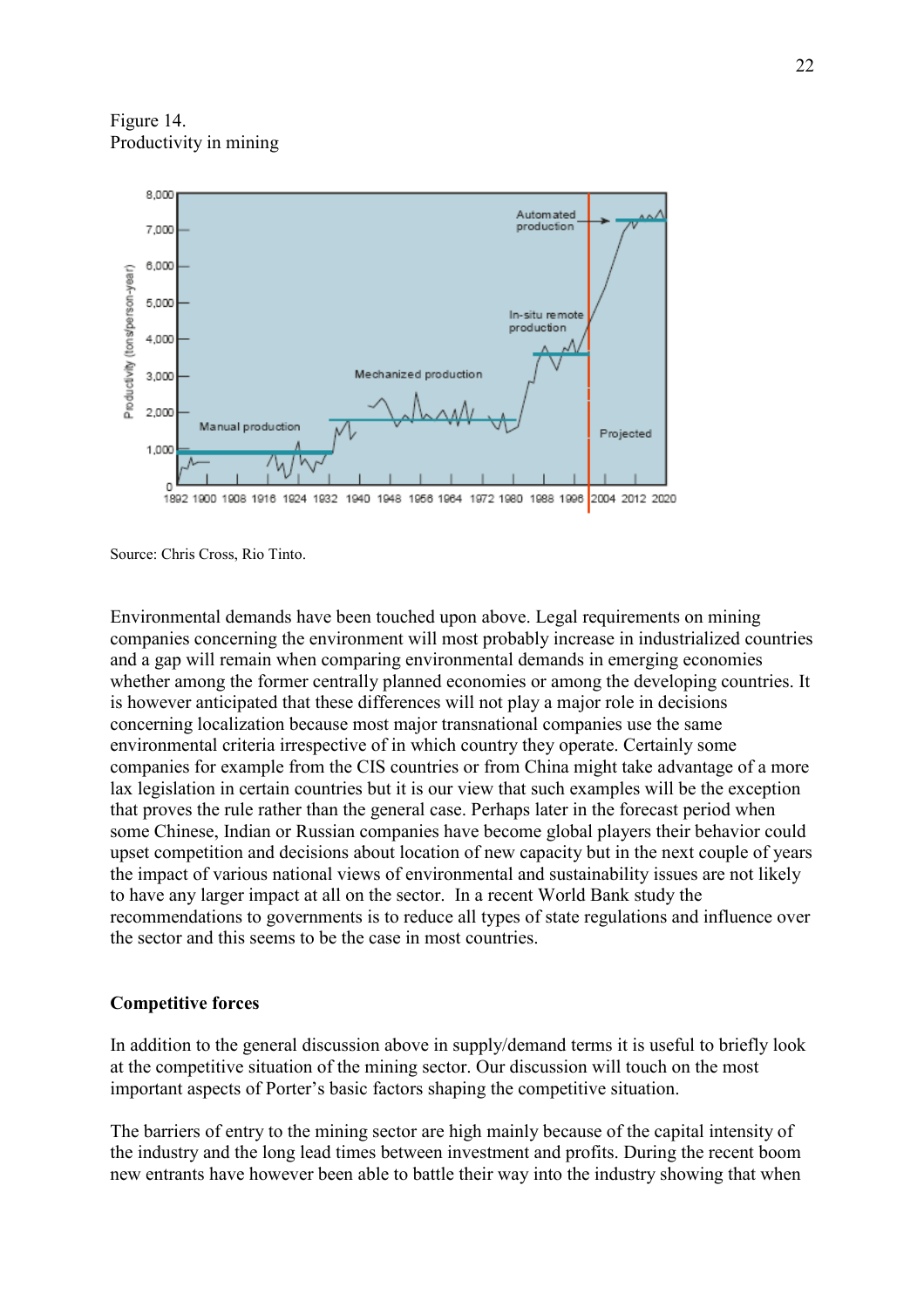the potential profits are large enough it is possible to overcome these barriers. In iron ore where the "Big Three", CVRD, Rio Tinto and BHP Billiton, have been dominating newcomers have been able to create partnerships with steel works to finance new projects. It is clear that one of the reasons for steel works to do this is their fear of too much domination over the market by the "Big Three". It should be noted that the market dominance of 60-70 % of these companies is measured on seaborne traded iron ore. These figures overstate the dominance of the "Big Three", which control less than 40 % of total world production (see figures 16, 17). Seaborne trade excludes all exports by railway (for example from Russia to East Europe) and by barges between Canada and the US. The quick growth of a number of new companies mainly from the emerging countries on to the global scenes of basic industries such as Mittal Steel, Vedanta and most likely also soon Chinese major companies is another example of how it is possible to break into the market in spite of the high barriers of entry.

These new companies and also other mining and exploration companies representing a new breed of miners such as Lundin Mining, Boliden, Xstrata and other companies with less of a mining industry "heritage" will increase the competitive situation in the mining sector in the next decade. The junior exploration companies, which are the mining industry's equivalent of high tech companies in IT and pharmaceutical industry, will be more successful in finding new deposits than the slow moving, less flexible mining giants. The juniors could form the nucleus of a continued supply of new mining companies that will counteract the tendencies of increased corporate concentration that is at present visible in the mining industry.

At the same time it is important to note that the overall corporate concentration in the mining sector has been declining over the last 25-30 years and that the present increase starts at a low level. Our overall conclusion is hence that the competitive situation in the mining sector will be more or less at the level of today during the next 2-3 decades.

#### Substitution is discussed above.

The bargaining power of the suppliers of the mining industry is strong. The level of concentration among the manufacturers of equipment and providers of process technologies is high. Just a few companies dominate almost all sectors of mining equipment from drill rigs and explosives to truck and mills and furnaces. In the recent year there is anecdotal evidence that lack of tires and other critical components has increased the price of crucial pieces of mining equipment and delayed new projects. Delivery times of up to 18 months for products which a few years ago were almost taken off the shelf are reported. The suppliers are however increasing their capacity and their capability to reach a balanced market situation that is critical to avoid a costly and damaging over capacity.

There are signs that the major mining companies are coordinating their purchasing procedures using the auto and aero industries as models. This will put additional pressure on the manufacturers to increase competition.

Prices of metal concentrates produced by most miners are set on metal exchanges such as LME, NYMEX and others. All these markets function well. In iron ore, where prices are negotiated, the influence of a fragmented buyer's side is obvious. It is only in the recent couple of years when the miners have managed to merge and the influence of the "Big Three" has increased - while the level of concentration among the steel works is still at a much lower level - that prices have shot up. The level of concentration among the steel producers is now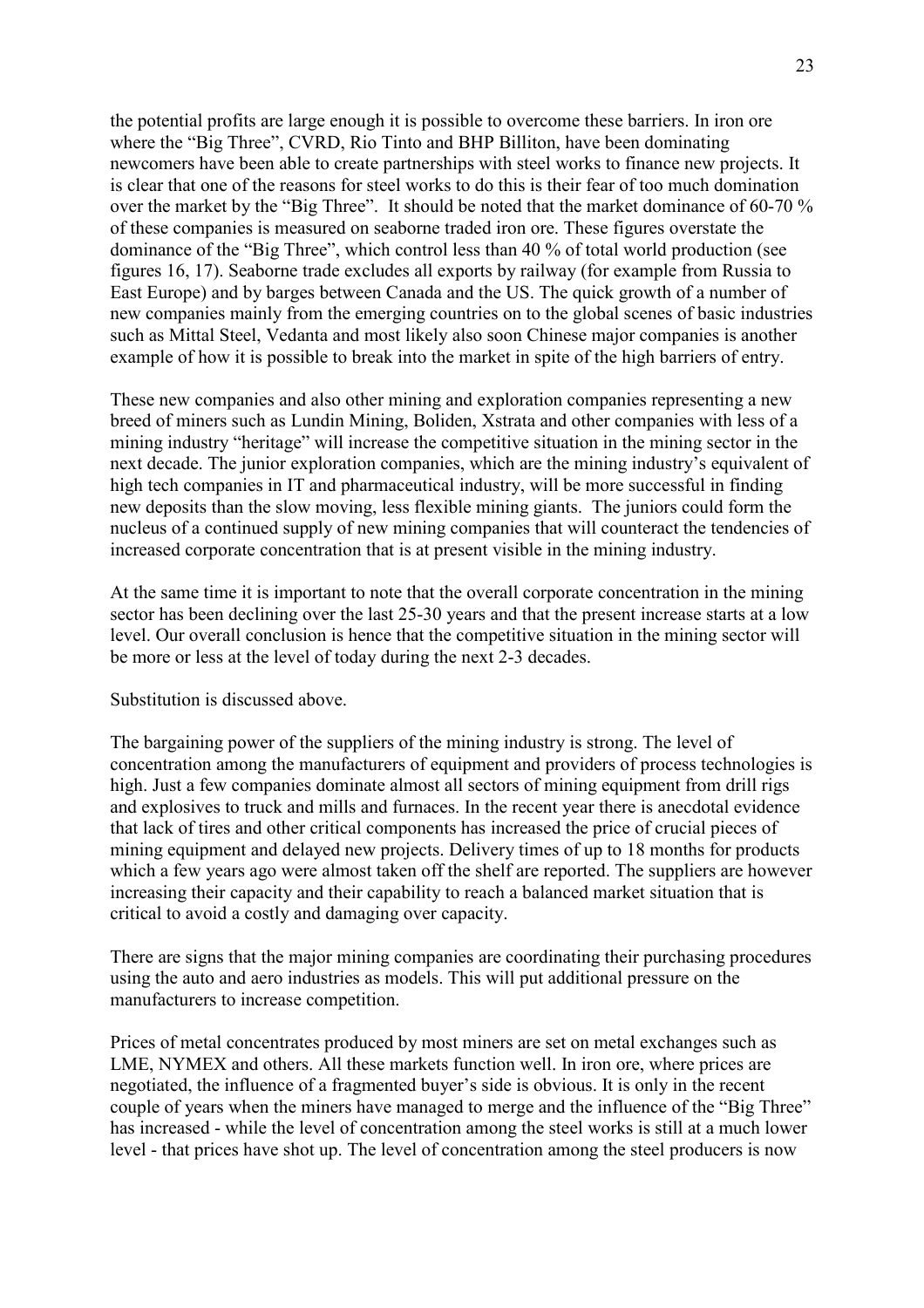increasing but it will take years to catch up given the fragmented structure of the industry in China and elsewhere.

The concentration level of the metal mining industry of the world has not increased dramatically over the last 25 years indicating that neither M&A nor organic growth has affected corporate concentration decisively. The corporate structure has changed considerably with companies disappearing and new one emerging but the market shares have not changed much – if anything the level has sunk slightly, coinciding with the growth of gold production outside South Africa and the spin off by Anglo American of its less profitable mines. See Figure 15.

Figure 15.

Concentration of world mining industry (per cent of total value of global non-fuel minerals)



Source: Raw Materials Data Metals, 2006.

## Metal by metal

On a metal-by-metal level the picture is more diverse. Figure 16. The platinum group metals (PGMs) industry is an oligopoly with the 4 largest companies controlling over 80 percent of total world production. At the other end of the spectrum is zinc with the largest company, Canadian Teck-Cominco, controlling less than 10 percent of total world production.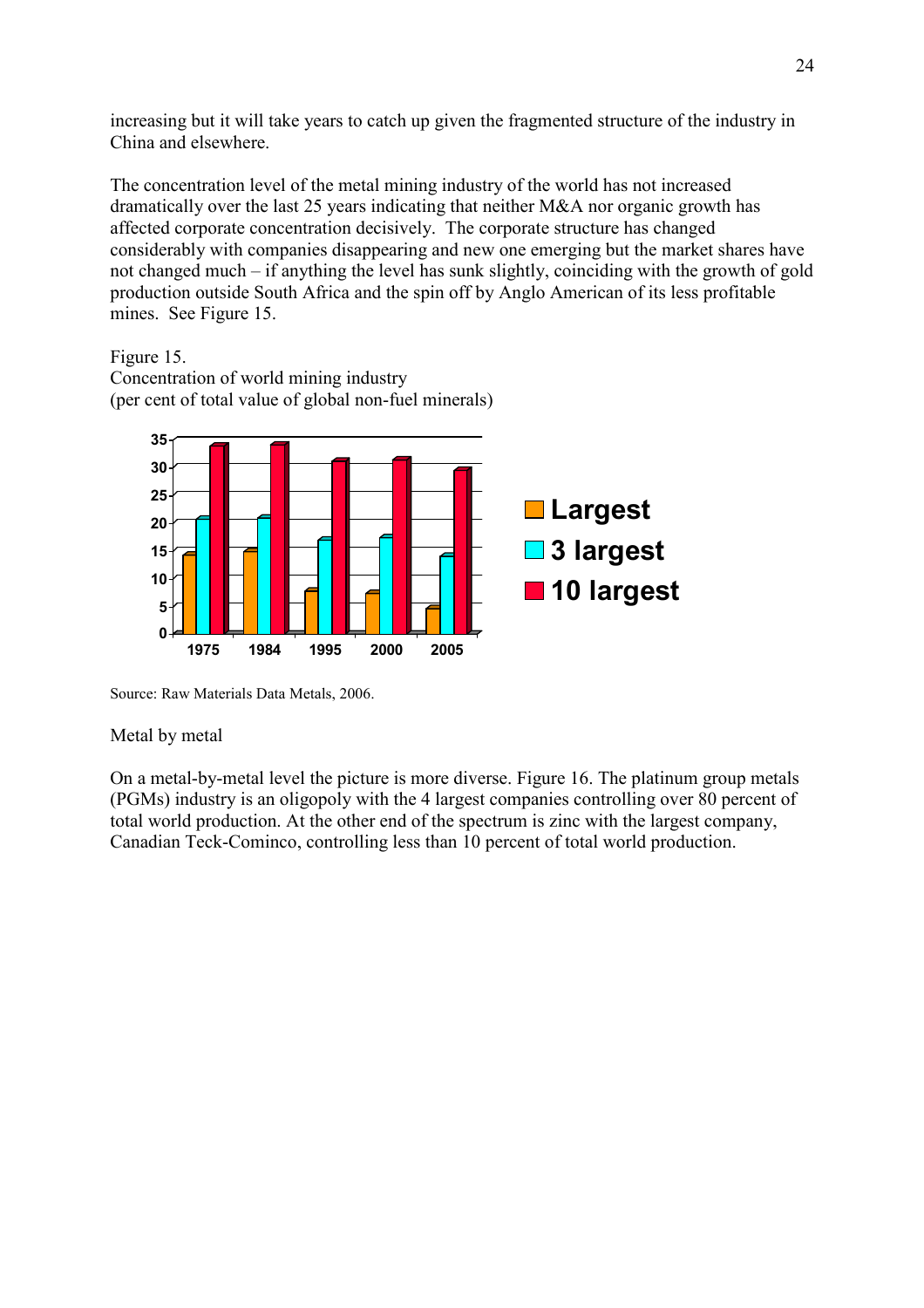Figure 16. Concentration by metal (per cent of total world production)



Source: Raw Materials Data Metals, Stockholm 2006.

The level of concentration in the gold industry has decreased since 25 years ago due mainly to the growth of non-South African gold production but in recent years the sector has started consolidating again but it is still the least concentrated of the economically important metals.

The iron ore industry has consolidated during the last few years when Brazilian CVRD has strengthened its position and gripped global leadership firmly. But even here the change in corporate concentration is not that dramatic. Between 1990 and 2005 CVRD's market share has only increased from 15 to 18 per cent. The growth in concentration for copper, zinc, nickel and iron ore is given in the figure 17 below. For copper there is even a marginal decrease in concentration in the period under study.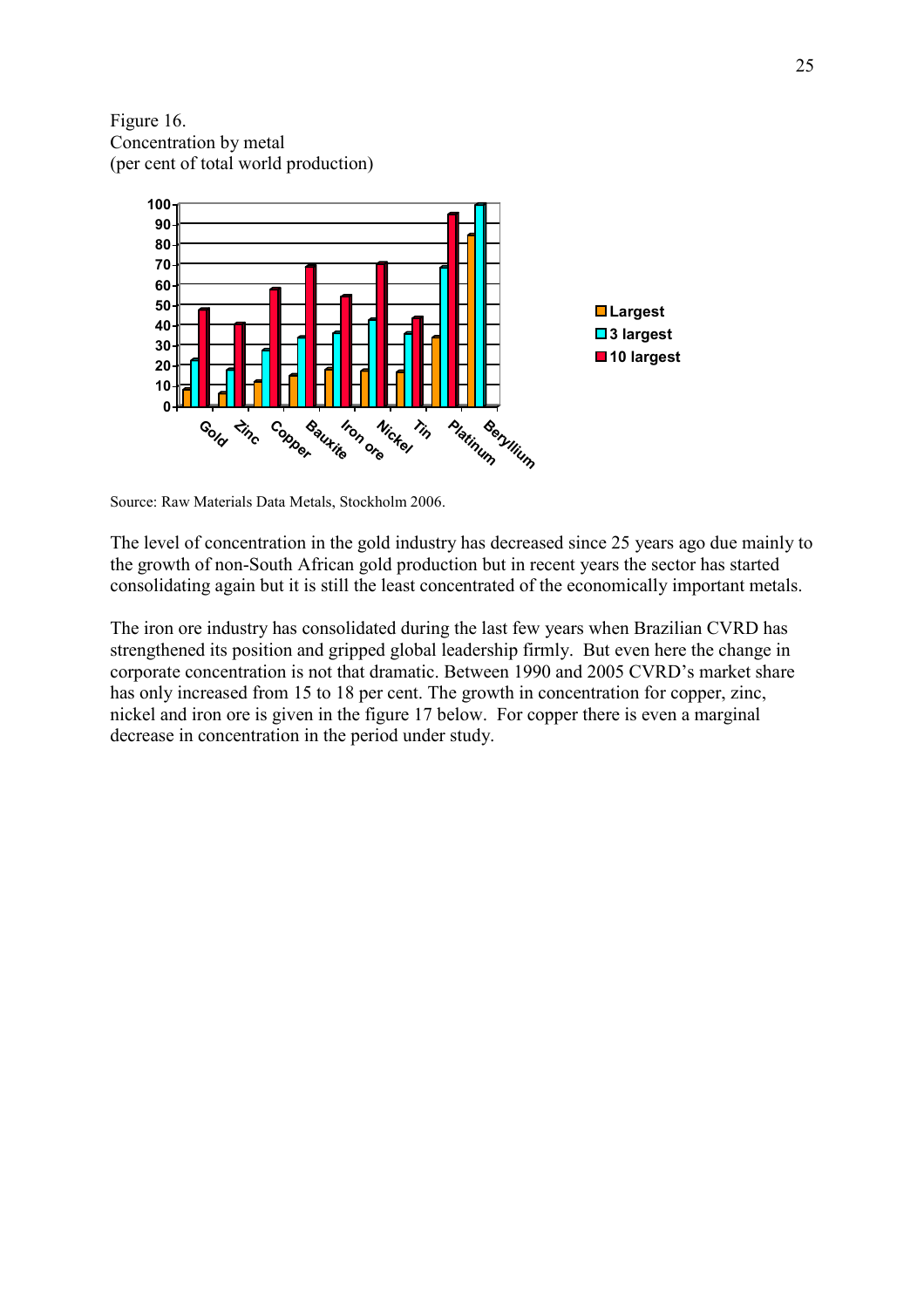Figure 17. Major metals corporate concentration (% of total production)



Source: Raw Materials Data Metals, Stockholm 2006.

The concentration process has in general not reached such a state where the size of the players could facilitate the cutting down of production in times of over production and low demand in order to try to make price fluctuations less dramatic. Or phrased from the consumers' perspective: The size of the major mining companies has not made it possible for them to influence prices, at least not yet. One exception among the economically most important metals is possibly iron ore in particular if the concentration in the seaborne iron ore trade is considered. This situation is however also changing quickly with the entry of new comers based on attraction of capital in the stock market and by steel companies like Mittal and others trying to build their own captive mines. Further the steel works in the former Soviet Union nowadays controlled by Russian and Kazakh oligarchs are very actively expanding their export lines through Siberia into China. The tight control exerted by the Big Three will be challenged in a serious way in the next 5 years.

Our conclusion is that the competitive situation of the mining industry will intensify slowly but at the same time we see a new trend towards concentration mainly because the high capital demands in the industry will be balancing the underlying tendency of more intensive competition. The overall effect is that the competitive situation in the mining sector will not change dramatically.

### Prices

Trying to summarise the forces described qualitatively above one main scenario seems to be the most likely in our view:

Metal demand continues to surge and Chinese demand is keeping up and eventually India gets going. When the pace of growth in India slackens the former Soviet Union and the countries in East Europe gather momentum. They are all in economic developing phases where there is a growth in GDP/capita through the band where metal demand is growing at its highest speed. In short demand keeps increasing but perhaps not at the same pace as today. Even if demand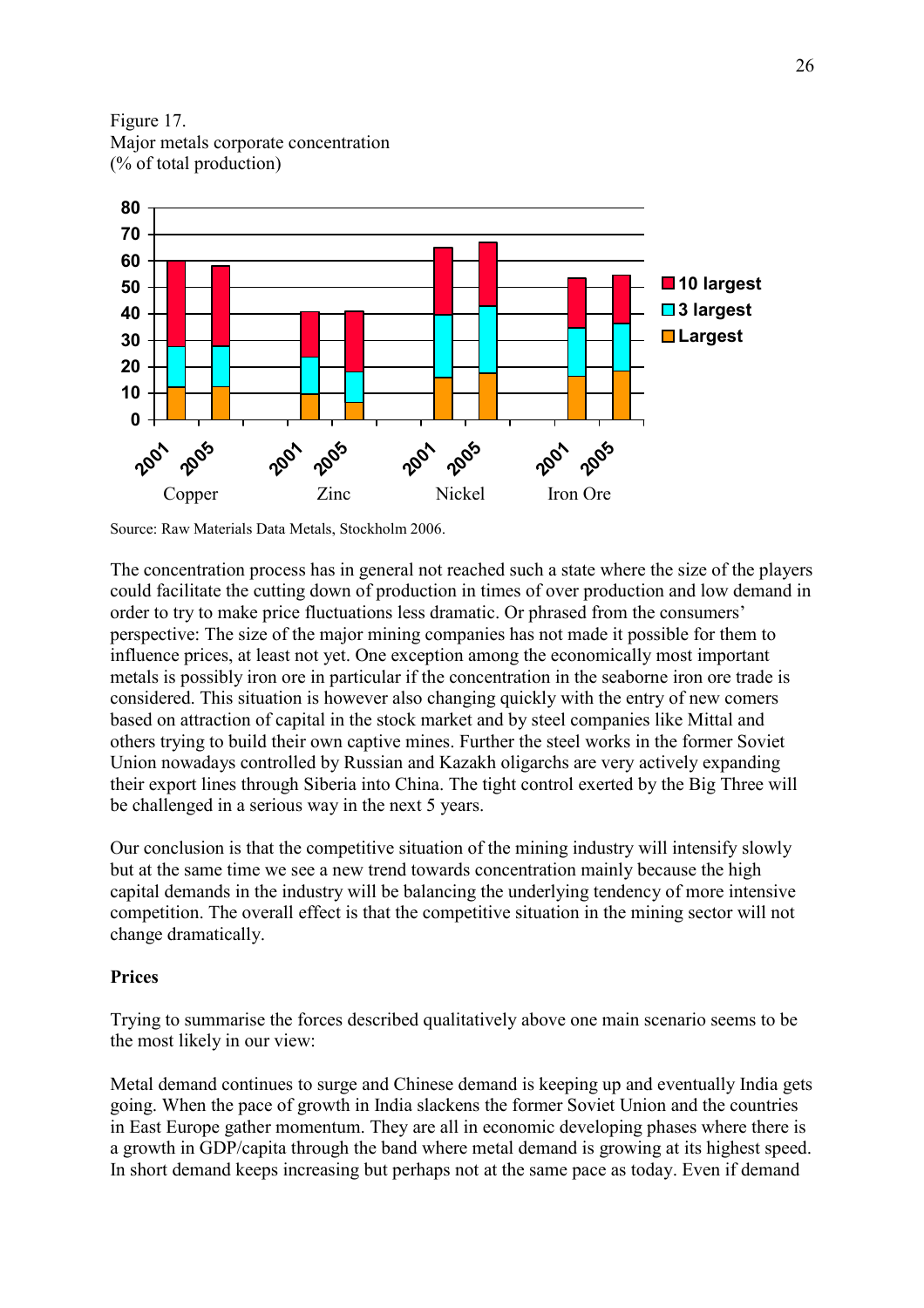will decrease in one of the regions there is enough absolute demand growth to keep metal prices from sinking like they have done in the late 1900s. It is in short an optimistic scenario for miners and metal producers.

On the supply side this bonanza sooner or later will lead to an increase in capacity and when there is an oversupply situation the price fall could be deep. It must also be underlined that there will be no physical shortage of metals, there is sufficient quantities of all metals in the earth's crust and under the bottom of the seas. The first commercial applications for exploitation permits (except for diamonds) have been made in the seas just north of Papua New Guinea.<sup>1</sup>

The hypothesis that several analyst have been putting forward that a long wave of increasing metal prices, albeit with cyclical swings, is about to start, is difficult to verify or for that matter equally difficult to dismiss. The proponents of this theory point to the period of increased base metal prices from the late 1930s to the mid 1970s followed by a long decline until the early 2000s. They argue that with the present boom already much longer than the peak of earlier commodity highs in the 1970s and earlier in the 1950s this could be something more than a mere cyclical high but the start of a new such extended "super cycle".

A continued demand boom will during a few years generate high metal prices as is already the case, the present boom is longer than the two previous ones in the early 1950s and the late 1970s. The capacity of the mining industry to reinvent itself to find new orebodies and develop new technologies will gradually catch up and prices are bound to drop off again. Past historical experiences show that the industry even during a long period of falling metal prices has had the capacity to supply the metals society has demanded and we see no reason that this will not happen again. In particular new forces such as mining companies from China and India are shaking up the global mining industry.

Given the increased difficulties to locate new orebodies and to extract metals from deposits with lower grades, at higher depths etc the long term equilibrium cost of producing many metals will however increase and will not fall back to the same low level as it had before the present boom started. There will be new higher floor for metal prices. Whether this long term floor will be gradually rising as proposed by the advocates of the "super cycle" we cannot judge at present. There is certainly a lot of merit to these ideas but we are less certain than some analysts about this and assume that there will be a new floor and that this will not be sloping upwards in the very long future towards the end of the period up to 2025.

 $\overline{a}$ 

<sup>&</sup>lt;sup>1</sup> John E. Tilton On borrowed time? Assessing the threat of mineral depletion, Resources for the Future, Washington D.C. 2003.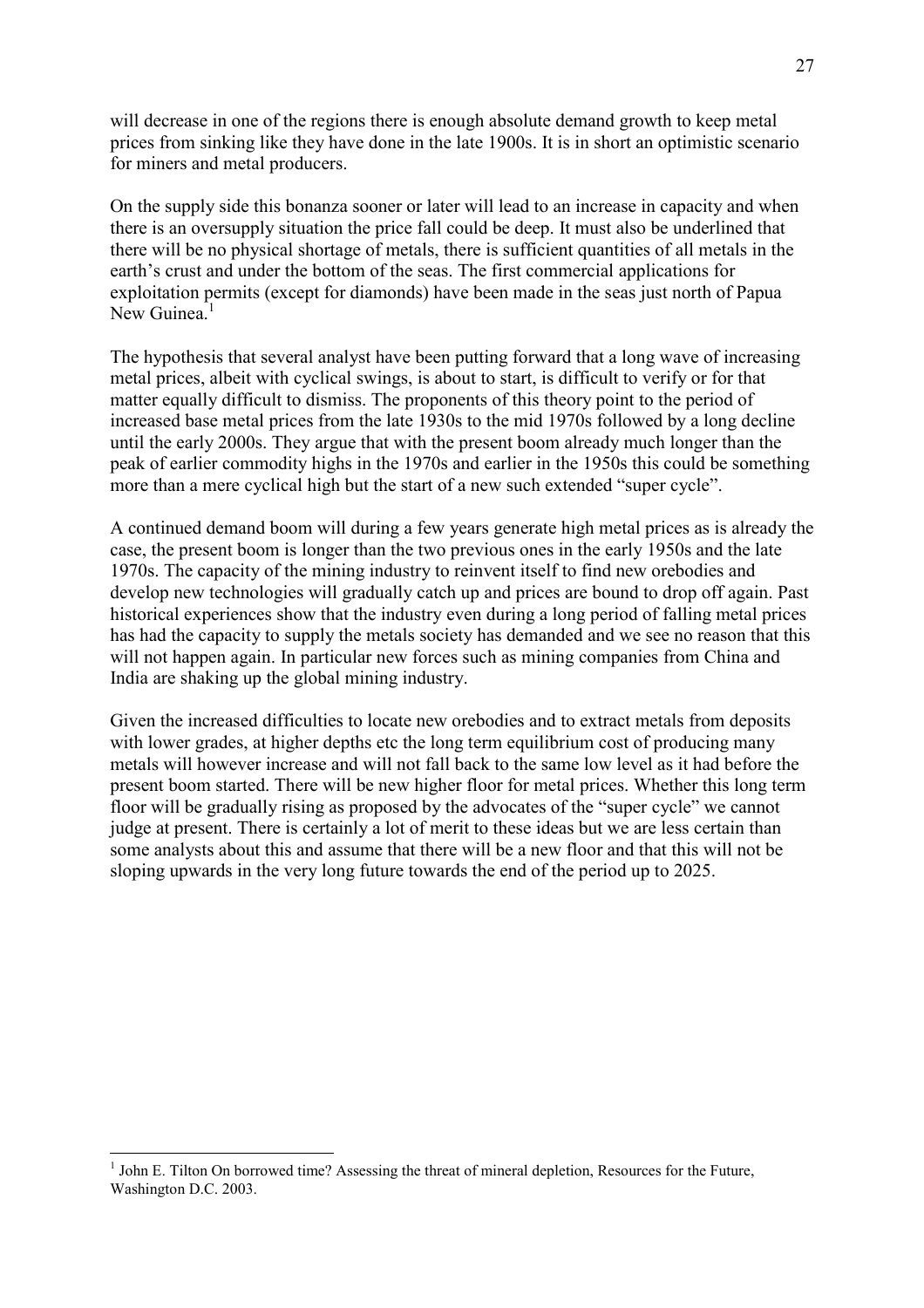## ANNEX

### Methodology

Our methodology used to determine the various commodity forecasts for this study is outlined below. After a thorough review of the major financial institutions forecasts and economic outlook for the resource sector a comparison was made with Raw Material Group's historical (from  $1950 - 2006$ ) and forecast data  $(2007 - 2025)$  including supply and demand in the mid term. Using this combination of information estimates where made for each commodity. This process is outlined below using base metals as an example.

In the case of the base metals (Cu, Pb, Zn) real prices increased from 1950 until the late sixties, but since then have been decreasing until 2003, see figure 1.1. From 2003 until the present prices have been regaining some of this lost ground but are by no means at record real price levels.



Figure 1.1.

The upswing in base metal prices over the past few years is more extreme and sudden when nominal metal prices are considered, see figure1.2. A 10 year moving average trendline has been applied to each of these metals to illustrate the trend in price since 1950 and therefore place a realistic constraint on the forecasts.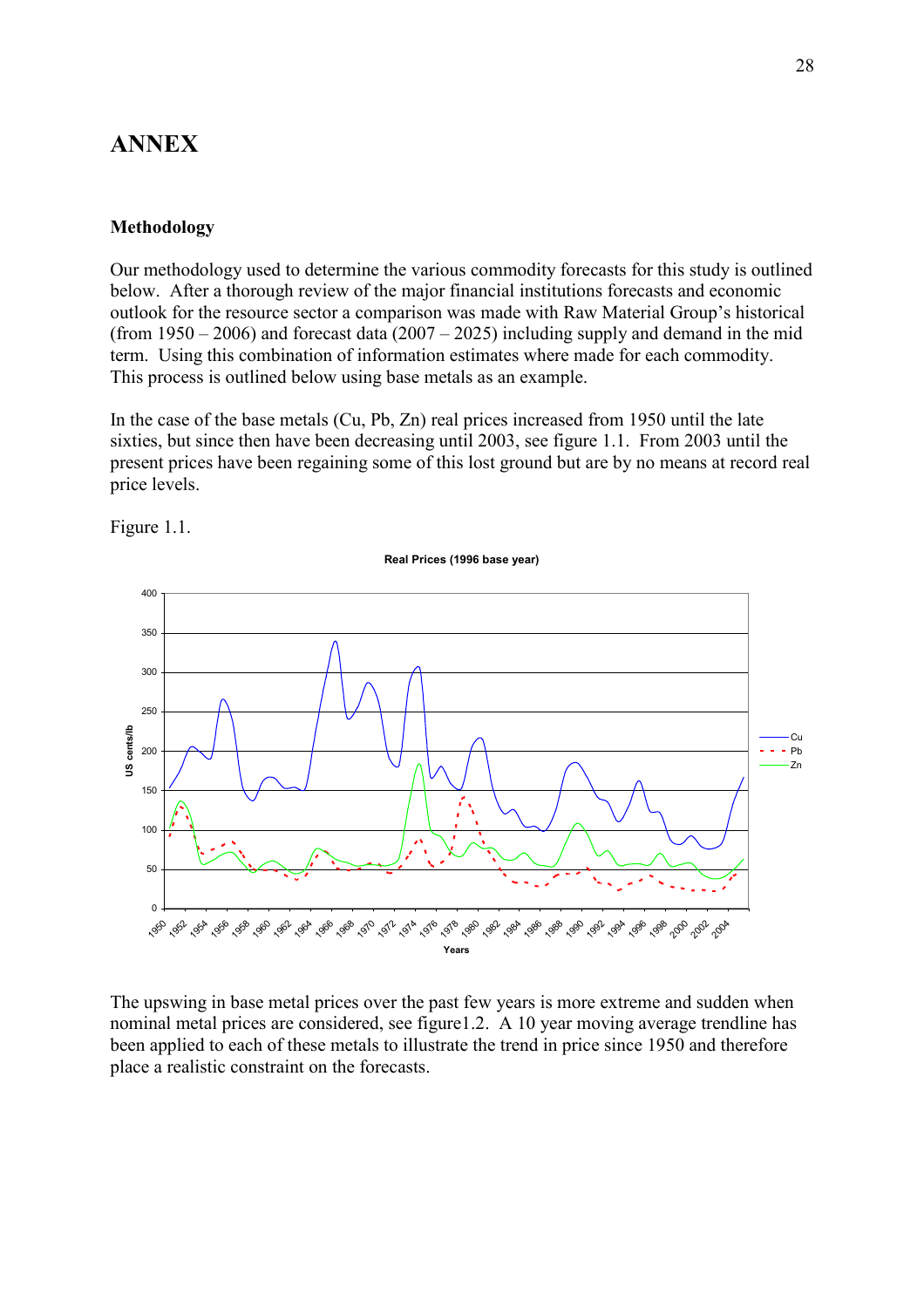Figure 1.2.

Nominal Prices



From these first two graphs it is clear that base metal prices are cyclical and highly variable making price forecasts in the long term very difficult. Although not as pronounced these trends can also be seen in iron ore and coal. Therefore we have chosen to forecast on three levels pessimistic, conservative and optimistic for the years 2010, 2020 and 2025 for each of the commodities requested, see Table 1.1.

Table 1.1

|                     |              |        |       | pessimistic |       |       | conservative |       |       | optimistic |       |
|---------------------|--------------|--------|-------|-------------|-------|-------|--------------|-------|-------|------------|-------|
| Commodity           | <b>Units</b> | 2006   | 2010  | 2020        | 2025  | 2010  | 2020         | 2025  | 2010  | 2020       | 2025  |
| <b>Thermal Coal</b> | US\$/t       | 53     | 38    | 45          | 50    | 50    | 60           | 65    | 63    | 74         | 80    |
| Coking Coal         | US\$/t       | 114    | 64    | 77          | 84    | 85    | 101          | 110   | 106   | 125        | 135   |
| Iron Ore Fines      | USc/mtu      | 73.45  | 50    | 60          | 66    | 60    | 71           | 78    | 70    | 83         | 89    |
| Iron Ore Lump       | USc/mtu      | 93.74  | 64    | 77          | 84    | 77    | 91           | 99    | 89    | 105        | 114   |
| Iron Ore Pellets    | USc/mtu      | 116.70 | 104   | 125         | 134   | 115   | 127          | 133   | 133   | 146        | 156   |
| Copper              | US\$/t       | 7600   | 2250  | 2588        | 2846  | 3000  | 3450         | 3761  | 5320  | 6278       | 6780  |
| Lead                | US\$/t       | 1425   | 563   | 669         | 736   | 750   | 893          | 973   | 997   | 1177       | 1271  |
| <b>Zinc</b>         | US\$/t       | 3359   | 1125  | 1339        | 1473  | 1500  | 1785         | 1946  | 2351  | 2775       | 2996  |
| Copper              | US\$/lb      | 3.435  | 1.021 | 1.174       | 1.291 | 1.361 | 1.565        | 1.706 | 2.413 | 2.847      | 3.075 |
| Lead                | US\$/lb      | 0.632  | 0.255 | 0.304       | 0.334 | 0.340 | 0.405        | 0.441 | 0.452 | 0.534      | 0.576 |
| Zinc                | US\$/lb      | 1.518  | 0.510 | 0.607       | 0.668 | 0.680 | 0.810        | 0.883 | 1.067 | 1.259      | 1.359 |

Note: Iron ore prices are given in mtu (metric ton units), sometimes also referred to as dmtu - dry metric ton unit since they are calculated on a dry basis. The mtu is normally priced in US cents. To get the actual price for a specific iron ore the mtu value has to be multiplied with the grade of the iron ore concentrate. Normally a high quality iron ore concentrate has 62-64 % iron content. Some iron ores contain as little as 28-30 % iron only. For other metals the price is normally given on a 100 % metal basis although a traded concentrate does not contain 100 % copper or zinc but much less than that.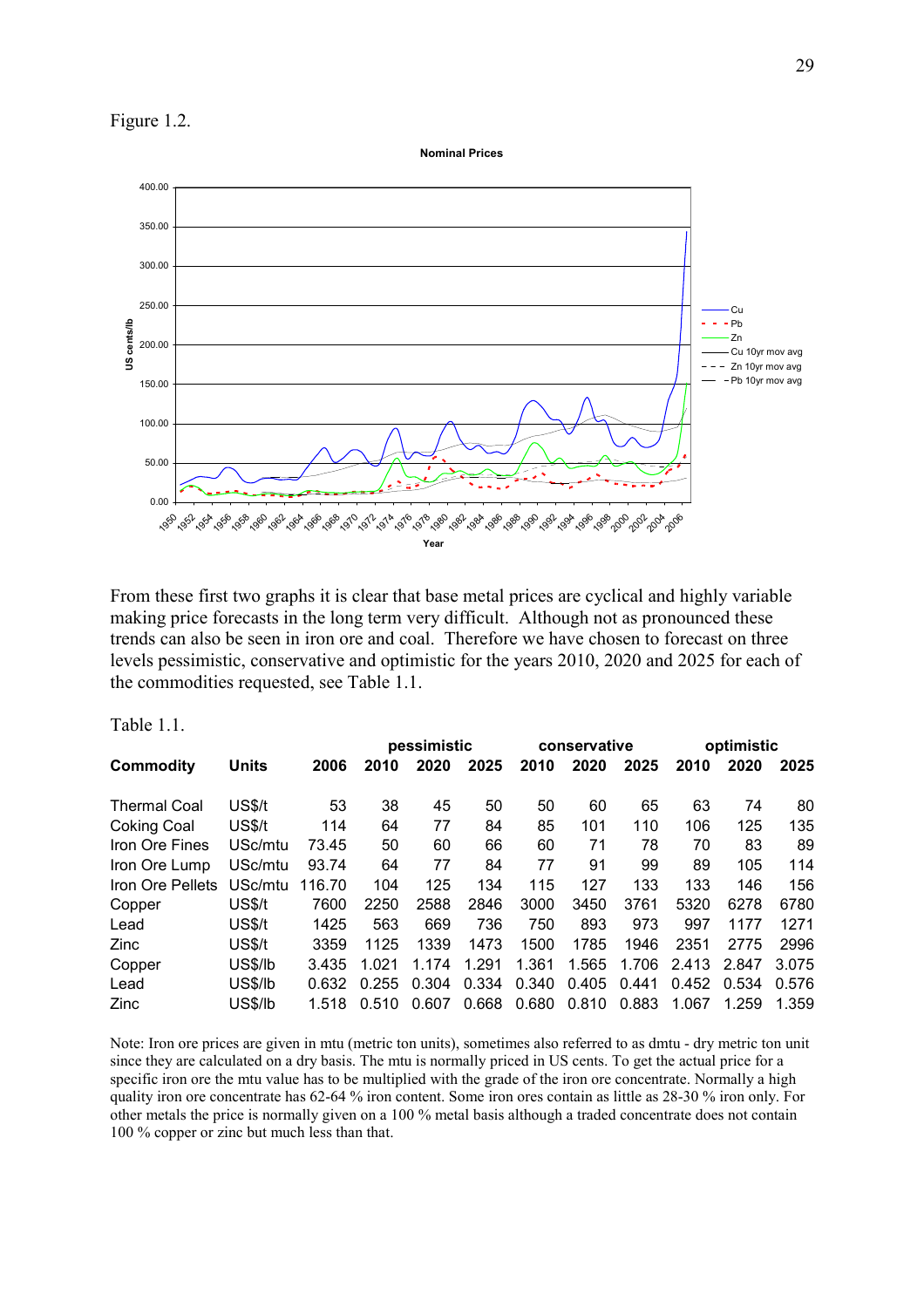These values in table 1.1 are in nominal terms and have been determined by forecasting values for 2010 and then using a forecasting factor extrapolated to 2020 and 2025. This extrapolation process uses values dependent on the commodity, time period and the level of optimism. Using conservative Cu as an example the forecast factor from 2010 to 2020 is 1.15.

For this method to be more accurate than using a flat nominal value beyond a certain point in the future as many shorter term forecasts do, an estimate of future inflationary trends must be considered. Here we have assumed that the developed world economies and the now industrialising economies (China, India and Brazil) will maintain their successful low inflation stance at 2-3% annual inflation. This is outlined in Table 1.2.

Table 1.2.

|           | <b>Forecasting Factor</b>            |      |  |  |  |  |  |  |
|-----------|--------------------------------------|------|--|--|--|--|--|--|
| Period    | Government 2-3% CPI Increasing to 5% |      |  |  |  |  |  |  |
| 2006-2010 | 1.08                                 | 1.08 |  |  |  |  |  |  |
| 2010-2020 | 1.24                                 | 1.33 |  |  |  |  |  |  |
| 2020-2025 | 1.09                                 | 1 17 |  |  |  |  |  |  |

The above table compares our assumption with an increasing rate of inflation to 5% by 2020 and continuing at this rate to 2025. Naturally if the forecasting factor is below the inflation rate over the same forecasting period there will be a decrease in real price for that commodity. Staying with the conservative Cu example we are forecasting that the real price will decrease during this period.

Remaining with the base metal example, figure 1.3 illustrates this forecast factor method produces results from 2010 inline with the overall trend of these metal prices since 1950.



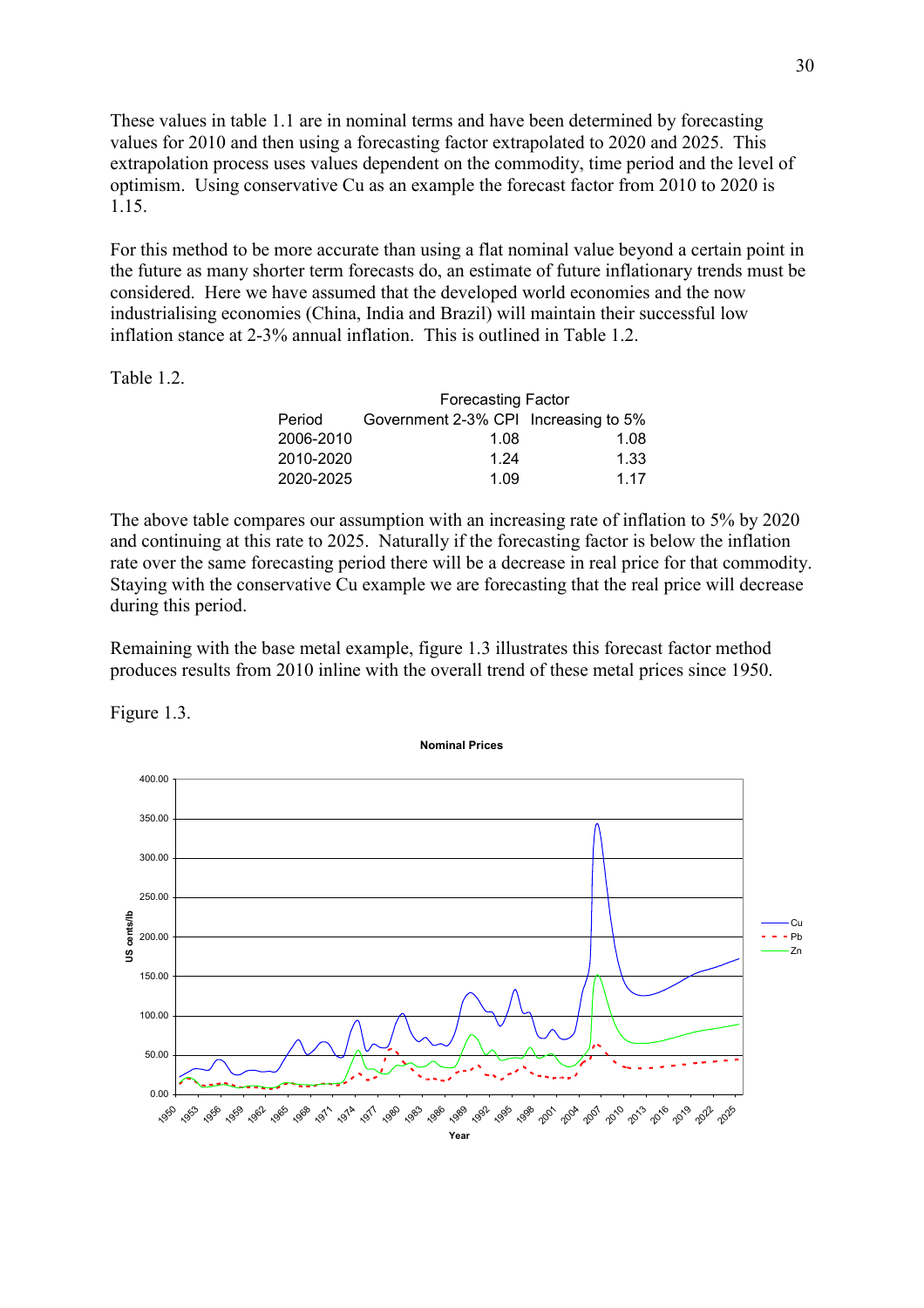The forecasting methodology outlined above uses historic price trends to predict the long term prices of various commodities and as such is bias towards historical price movements. An alternative method would have been to base forecasts on supply and demand fundamentals for each commodity. In the present study time and resources allocated does not permit a model to be built in this way. Instead we have made a qualitative discussion of the factors affecting demand and supply. We consider the above method the most appropriate (and in effect the only possible) given these constraints as it generates forecasts on a combination of global economics and metal price historical trends.

In summary the forecast for the commodities cover is for a general decrease in price from 2007/2008 until 2010 after which prices will increase in nominal terms but not in real terms.

### Coal and Iron Ore

The same method has been employed to coal and iron ore. The following two figures 1.4 and 1.5 illustrate recent price history with the conservative forecast data. Note, in both cases the forecast length is longer than the historical data available. In the case of coal global prices have only been relevant since bulk shipping began in the late 1970's (eg exporting from Australia to Japan).

Although prices of coking and thermal coal show a strong correlation in the past the short term outlook differs significantly due to high demand for coking coal by the steel producers. It is however forecast that a correction would have occurred by 2010 and the price from there onwards would trend towards the 2006 2007 price peak. In 2006 thermal coal began to correct. This correction is forecast to be less drastic than the coking coal correction but a longer cycle is expected before nominal prices begin to increase.

Long term supply and demand forecasts suggest that coking coal will have a widening deficit from 2006 – 2010 while thermal coal will remain in moderate surplus from 2006 – 2010.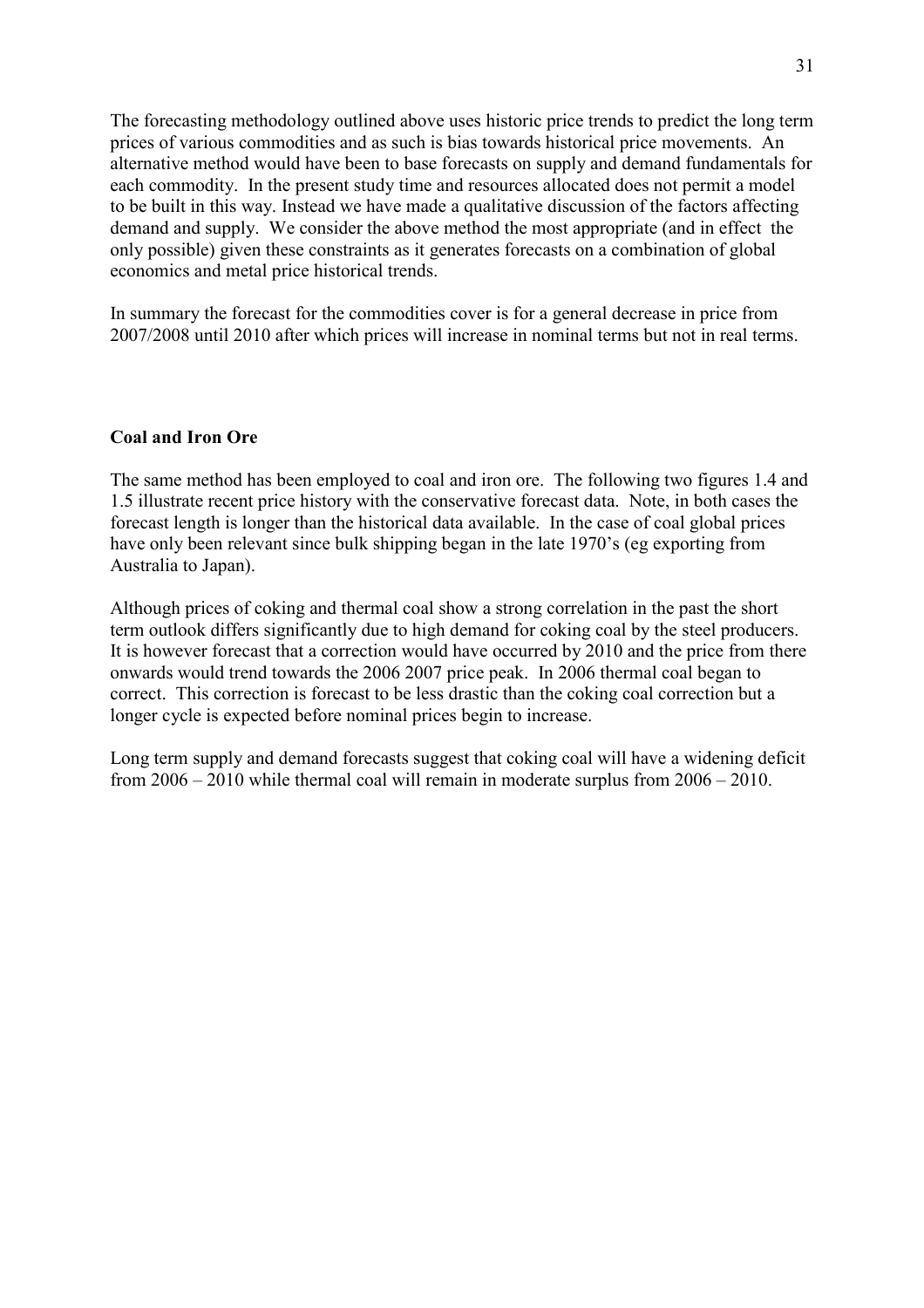

Coal Nominal Price



Figure 1.5.

Iron Ore Nominal Price